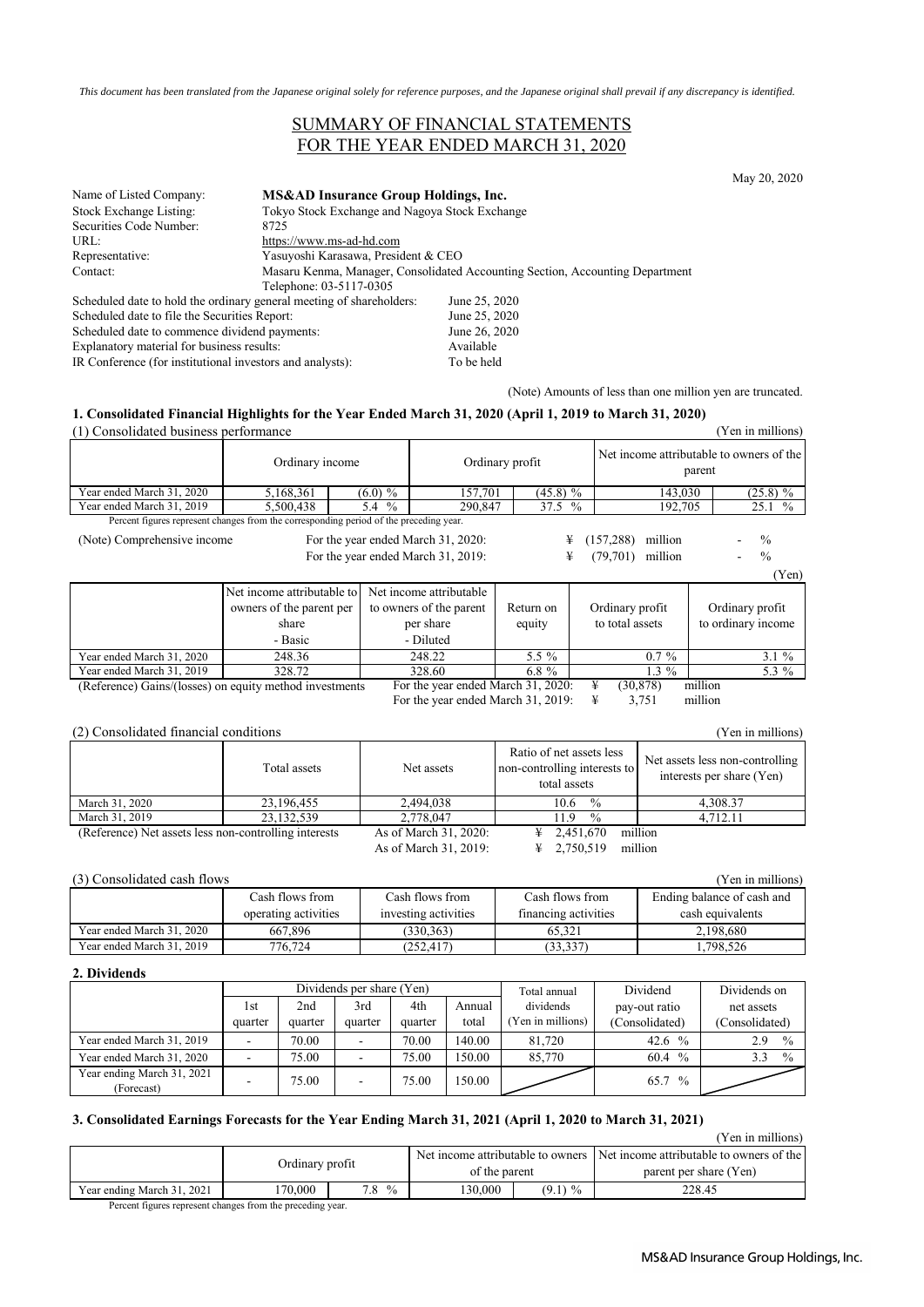### **\* Notes**

(1) Changes in significant subsidiaries for the period (changes in specified subsidiaries resulting in changes in scope of consolidation): None

## (2) Changes in accounting policies and accounting estimates and restatements

- 1. Changes in accounting policies due to revisions of accounting standards: Yes
- 2. Changes in accounting policies other than above: None
- 3. Changes in accounting estimates: None
- 4. Restatements: None
- (Note) For details, please refer to "Changes in Accounting Policies" on page 14 of the Appendix.

### (3) Number of shares of issued stock (common stock)

| 1. Number of shares of issued stock (including treasury stock) |                    |
|----------------------------------------------------------------|--------------------|
| As of March 31, 2020:                                          | 593,291,754 shares |
| As of March 31, 2019:                                          | 593,291,754 shares |
| 2. Number of shares of treasury stock                          |                    |
| As of March 31, 2020:                                          | 24,244,439 shares  |
| As of March 31, 2019:                                          | 9,580,005 shares   |
| 3. Average number of shares of outstanding stock               |                    |
| For the year ended March 31, 2020:                             | 575,887,317 shares |
| For the year ended March 31, 2019:                             | 586,215,764 shares |

### **\* This report is unaudited.**

### **\* Notes to the earnings forecasts and others**

Any earnings forecasts in this report have been made based on the information available to the Company as of the disclosure date of the report and certain assumptions, and therefore do not guarantee future performance. Actual results may differ substantially from these forecasts depending on various factors. For key assumptions of the earnings forecasts and other relevant information, please refer to "Consolidated Earnings Forecasts for the Year Ending March 31, 2021" on page 4 of the Appendix. The forecasts of consolidated ordinary income for the fiscal year and consolidated earnings for the second quarter (cumulative) are not disclosed due to difficulties in calculating reasonable forecast figures stemming from a high susceptibility to natural disasters and market conditions.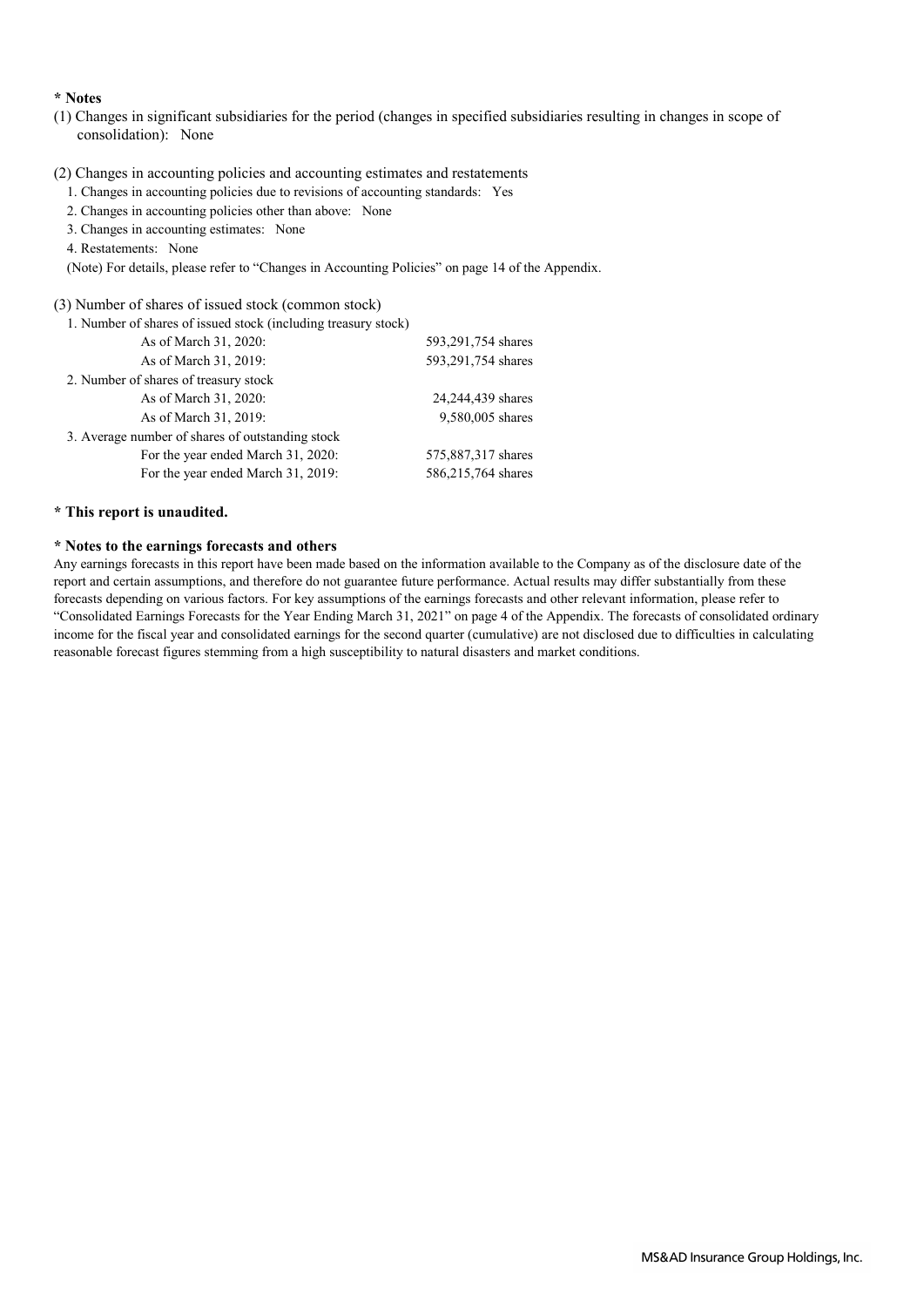## [Appendix]

# **Contents**

| 1. Overview of Business Performance and Forecasts                                        |                |
|------------------------------------------------------------------------------------------|----------------|
| (1) Overview of Business Performance and Financial Conditions in the Fiscal Year         |                |
|                                                                                          | $\overline{2}$ |
| (2) Consolidated Earnings Forecasts for the Year Ending March 31, 2021 ················· | $\overline{4}$ |
|                                                                                          | $\overline{4}$ |
| 3. Consolidated Financial Statements and Main Notes                                      |                |
|                                                                                          | 5              |
| (2) Consolidated Statements of Income and Comprehensive Income ······················    | 7              |
|                                                                                          | 10             |
|                                                                                          | 12             |
| (5) Notes to Consolidated Financial Statements                                           |                |
|                                                                                          | 14             |
|                                                                                          | 14             |
|                                                                                          | 14             |
|                                                                                          | 19             |
|                                                                                          | 19             |

## **[Attachment]**

Explanatory Material for Business Results for the Year Ended March 31, 2020

Page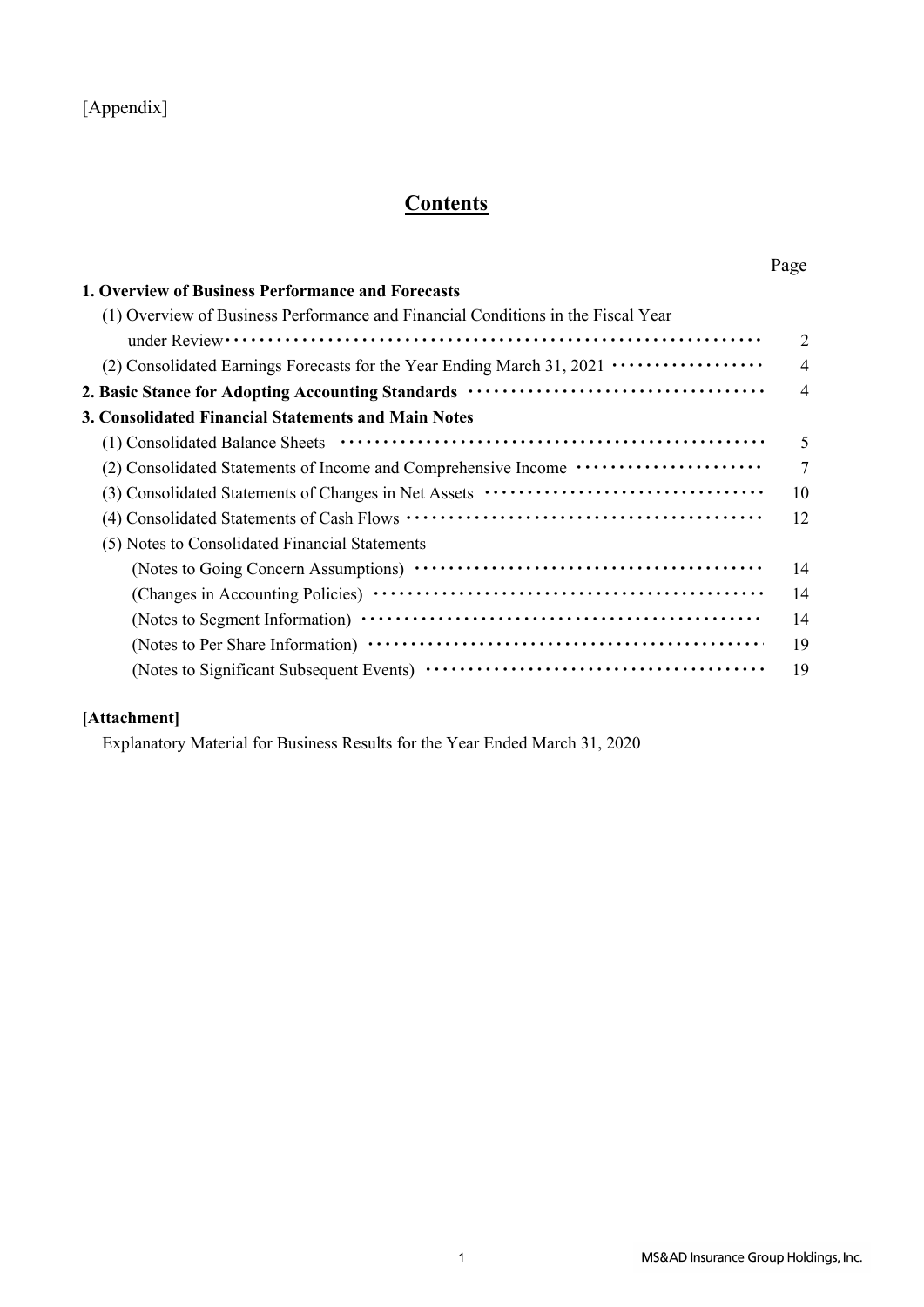## **1. Overview of Business Performance and Forecasts**

## **(1) Overview of Business Performance and Financial Conditions in the Fiscal Year under Review (Overview of business performance in the fiscal year under review)**

During the fiscal year under review, the global economy remained on a path of gradual recovery due to factors such as the strong U.S. economy. In addition, the Japanese economy also recovered gradually mainly in internal demand due to factors such as the improvement of employment and income conditions. However, the global and Japanese economies both drastically slowed down due to the impact of the novel coronavirus disease (COVID-19) that has been spreading globally since the beginning of this year.

The MS&AD Insurance Group ("the Group") is aiming to "become a world-leading insurance and financial services group" and "create resilient (\*1) systems that can swiftly respond to changes in the environment" based on the Medium-Term Management Plan "Vision 2021" that started from FY2018. For achieving these goals, the Group has been making efforts for the three key strategies of "Pursue Group's comprehensive strengths," "Promote digitalization," and "Reform portfolio."

| Pursue Group's comprehensive | We made efforts to realize higher efficiency and quality by promoting standardization<br>and sharing such as standardizing automobile, fire, accident and casualty insurance                                                                                                                                                                                                                                                                                                                                                                                                                                                       |
|------------------------------|------------------------------------------------------------------------------------------------------------------------------------------------------------------------------------------------------------------------------------------------------------------------------------------------------------------------------------------------------------------------------------------------------------------------------------------------------------------------------------------------------------------------------------------------------------------------------------------------------------------------------------|
| strengths                    | products and administration, and reviewing the status of reinsurance on a Group basis to                                                                                                                                                                                                                                                                                                                                                                                                                                                                                                                                           |
|                              | strengthen competitiveness by utilizing group synergies.                                                                                                                                                                                                                                                                                                                                                                                                                                                                                                                                                                           |
| Promote digitalization       | For the purpose of enhancing the value of customers' actual experiences and improving<br>the business productivity of the Group, we promoted initiatives that link with the overall<br>reform of business that utilizes digital technologies. In addition to developing and<br>introducing "MS1 Brain," a new system that supports the provision of optimal products<br>and services through agents at MSI, we also provided claims services that utilize<br>telematics technology $(*2)$ at ADI. Furthermore, we made investments in startups through<br>a corporate venture capital (CVC) established in Silicon Valley, the US. |
| Reform portfolio             | We made efforts to reform our business portfolio with diversified geography and<br>businesses by focusing on strengthening and expanding the overseas business and<br>domestic life insurance business in addition to expanding sales of casualty insurance in the<br>domestic non-life insurance business, and also reformed our risk portfolio by reducing<br>strategic equity holdings and strengthening risk management for natural catastrophe risks<br>on a Group basis.                                                                                                                                                     |

In the fiscal year under review, multiple natural disasters, such as typhoons, occurred, flexible responses were implemented in not only the claims services division, but other divisions as well, such as deploying more personnel at call centers and disaster countermeasures offices. Furthermore, we made efforts to pay insurance claims promptly to customers by promoting the ability to make claims using the internet, verify the status of damages using drones (unmanned helicopters), investigate damages using video chat, and utilize various digital technologies such as the automation of claims service work utilizing RPA (\*3).

Also, we set diversity and inclusion as the basis for our human resource strategy and arranged an environment where diversified human resources can continue to play active roles respecting different values regardless of nationality, gender, age, and experience.

#### \*1 Resilient

Having the power to adapt flexibly and skillfully, reduce impact and recover quickly in against changing circumstances and unexpected events

#### \*2 Telematics technology

A word made from combining telecommunication and informatics. A telecommunication system made from combining moving bodies such as automobiles that provides information services.

#### \*3 RPA

An acronym for "Robotic Process Automation." A software-based robot that performs routine computer work in place of a human.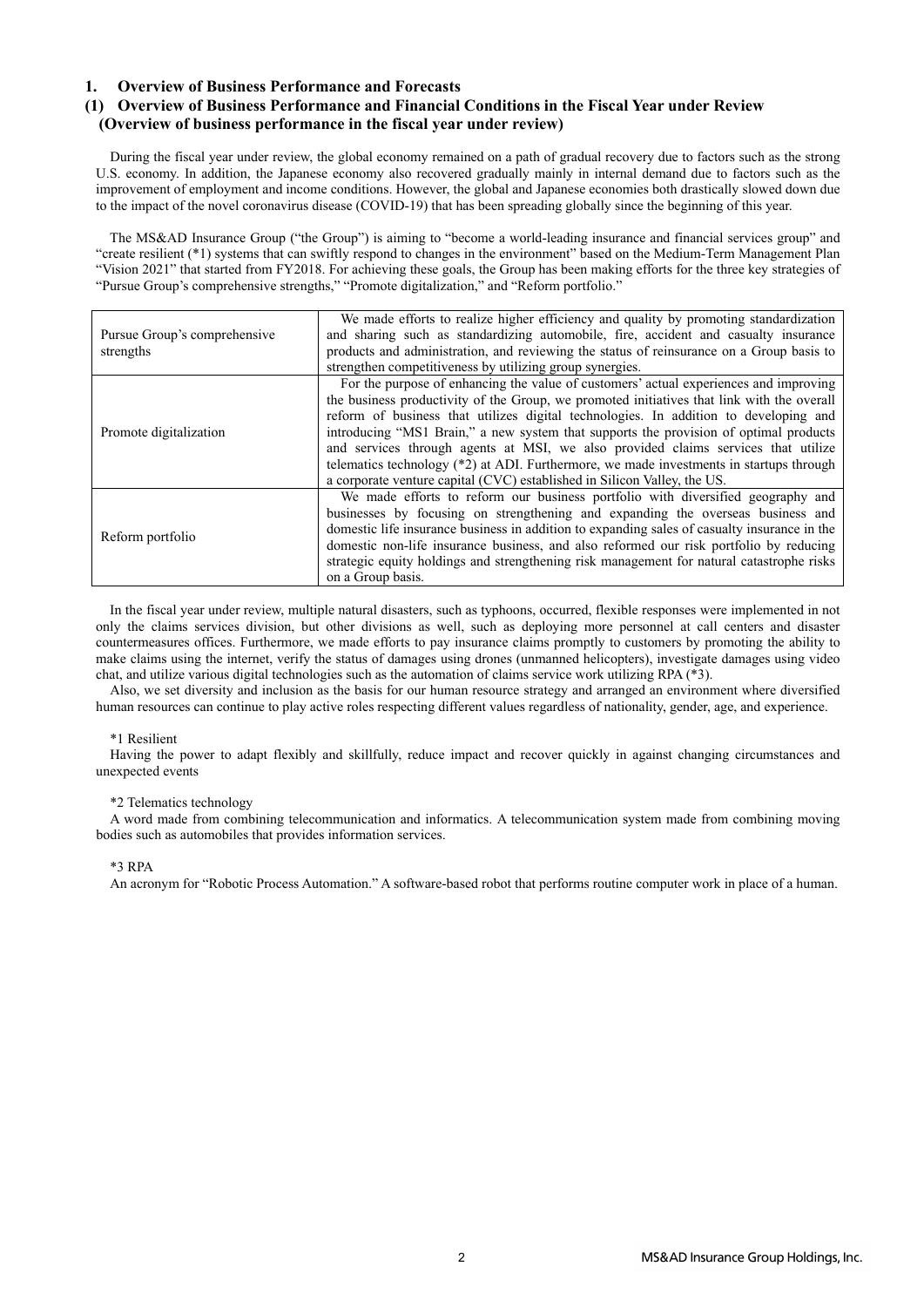As a result of these efforts, earnings for the current consolidated fiscal year to date are as follows.

Ordinary income was ¥5,168.3 billion, due to underwriting income of ¥4,640.5 billion, investment income of ¥511.5 billion and other ordinary income of ¥16.2 billion. At the same time, ordinary expenses amounted to ¥5,010.6 billion, including ¥3,749.8 billion in underwriting expenses, ¥512.9 billion in investment expenses, ¥694.6 billion in operating expenses and general and administrative expenses, and other ordinary expenses amounting to ¥53.2 billion.

As a result, ordinary profit for the current fiscal year was ¥157.7 billion, reflecting a year-on-year decrease of ¥133.1 billion. After adjustments to ordinary profit mainly for extraordinary income and losses and income taxes, net income attributable to owners of the parent for the current fiscal year was ¥143.0 billion, reflecting a year-on-year decrease of ¥49.6 billion.

Summaries of each business segment are given below.

#### **1) Domestic Non-life Insurance Business (Mitsui Sumitomo Insurance Co., Ltd.)**

Ordinary income for the current fiscal year totaled ¥1,784.4 billion yen, including underwriting income of ¥1,644.0 billion, investment income of ¥135.7 billion, and other ordinary income of ¥4.6 billion. At the same time, ordinary expenses amounted to ¥1,695.3 billion, including ¥1,419.6 billion in underwriting expenses, ¥33.0 billion in investment expenses, ¥229.3 billion in operating expenses and general and administrative expenses, and other ordinary expenses amounting to ¥13.2 billion.

As a result, ordinary profit for the current fiscal year was ¥89.1 billion, reflecting a year-on-year decrease of ¥137.3 billion. After adjustments to ordinary profit mainly for extraordinary income and losses and income taxes, net income for the current fiscal year was ¥94.0 billion, reflecting a year-on-year decrease of ¥77.0 billion.

#### **2) Domestic Non-life Insurance Business (Aioi Nissay Dowa Insurance Co., Ltd.)**

Ordinary income for the current fiscal year totaled ¥1,414.4 billion yen, including underwriting income of ¥1,324.1 billion, investment income of ¥81.3 billion, and other ordinary income of ¥8.9 billion. At the same time, ordinary expenses amounted to ¥1,355.8 billion, including ¥1,133.7 billion in underwriting expenses, ¥20.7 billion in investment expenses, ¥198.9 billion in operating expenses and general and administrative expenses, and other ordinary expenses amounting to ¥2.3 billion.

As a result, ordinary profit for the current fiscal year was ¥58.6 billion, reflecting a year-on-year decrease of ¥2.7 billion. After adjustments to ordinary profit mainly for extraordinary income and losses and income taxes, net income for the current fiscal year was ¥44.7 billion, reflecting a year-on-year increase of ¥7.4 billion.

#### **3) Domestic Non-life Insurance Business (Mitsui Direct General Insurance Co., Ltd.)**

Ordinary income was ¥37.9 billion after recording underwriting income of ¥37.8 billion. Meanwhile, ordinary expenses came to ¥37.7 billion resulting from underwriting expenses of ¥27.7 billion and operating expenses and general and administrative expenses of ¥9.9 billion.

 As a result, ordinary profit for the current fiscal year was ¥0.1 billion, reflecting a year-on-year decrease of ¥0.2 billion. Net income remained steady with the same level as the previous fiscal year at ¥0.1 billion, and net income after taking ownership interests into account (net income by segment) also remained steady at ¥0.1 billion.

#### **4) Domestic Life Insurance Business (Mitsui Sumitomo Aioi Life Insurance Co., Ltd.)**

Ordinary income for the current fiscal year totaled ¥604.2 billion yen, including insurance premiums and others of ¥535.8 billion, investment income of ¥65.6 billion, and other ordinary income of ¥2.6 billion. At the same time, ordinary expenses amounted to ¥585.5 billion, including ¥239.3 billion in insurance claims and others, ¥232.1 billion in provision for underwriting reserves and others, ¥13.9 billion in investment expenses, ¥82.4 billion in operating expenses, and other ordinary expenses amounting to ¥17.6 billion.

As a result, ordinary profit for the current fiscal year was ¥18.6 billion, reflecting a year-on-year decrease of ¥0.8 billion. After adjustments to ordinary profit mainly for extraordinary income and losses and income taxes, net income for the current fiscal year was ¥7.5 billion, reflecting a year-on-year decrease of ¥0.4 billion.

#### **5) Domestic Life Insurance Business (Mitsui Sumitomo Primary Life Insurance Co., Ltd.)**

Ordinary income for the current fiscal year totaled ¥1,161.0 billion yen, including insurance premiums and others of ¥950.9 billion, investment income of ¥113.9 billion, and other ordinary income of ¥96.1 billion. At the same time, ordinary expenses amounted to ¥1,129.5 billion, including ¥696.1 billion in insurance claims and others, ¥373.8 billion in investment expenses, ¥50.3 billion in operating expenses, and other ordinary expenses amounting to ¥9.1 billion.

As a result, ordinary profit for the current fiscal year was ¥31.4 billion, reflecting a year-on-year decrease of ¥4.1 billion. After adjustments to ordinary profit mainly for extraordinary income and losses and income taxes, net income for the current fiscal year was ¥20.3 billion, reflecting a year-on-year decrease of ¥2.9 billion.

#### **6) International Business (Overseas Insurance Subsidiaries)**

In the overseas insurance subsidiaries segment, net premiums written reached ¥711.9 billion, reflecting a year-on-year decrease of ¥2.7 billion

Ordinary profit was ¥50.7 billion, reflecting a year-on-year increase of ¥28.1 billion. Net income after taking ownership interests into account (net income by segment) was ¥36.1 billion, an increase of ¥16.7 billion from the previous fiscal year.

#### **(Overview of Financial Conditions in the Fiscal Year under Review)**

Total assets as of the end of the current fiscal year totaled ¥23,196.4 billion, reflecting a year-on-year increase of ¥63.9 billion. Net assets, on the other hand, decreased ¥284.0 billion year-on-year to ¥2,494.0 billion, due primarily to a decrease in net unrealized gains/(losses) on investments in securities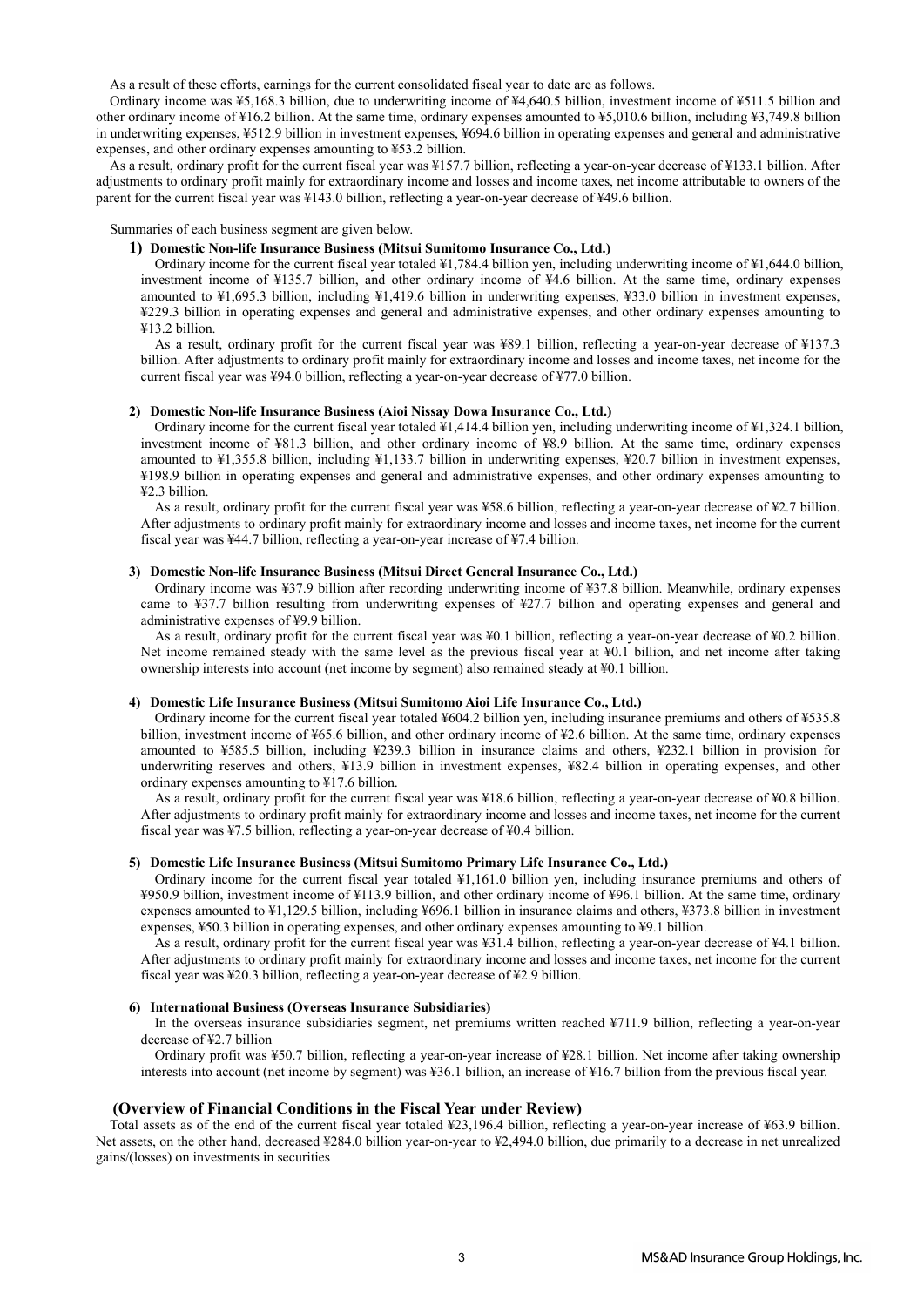## **(Overview of Cash Flows in the Fiscal Year under Review)**

With regard to cash flows in the fiscal year under review, net cash flows provided by operating activities decreased by ¥108.8 billion over the previous fiscal year to ¥667.8 billion, due in part to a reduction in life insurance premiums. Net cash flows from investing activities decreased by ¥77.9 billion over the previous fiscal year to ¥(330.3) billion, due in part to a decrease in income from sales under repurchase agreements, despite a decrease in expenditure due to an increase in money trusts. In addition, net cash flows provided by financial activities increased by ¥98.6 billion over the previous fiscal year to ¥65.3 billion, due in part to the increase in income from cash collateral under securities lending transactions and income from the issuance of corporate bonds. As a result, cash and cash equivalents at the end of the fiscal year have increased by ¥400.1 billion from the end of the previous fiscal year to ¥2,198.6 billion.

With regard to the liquidity of funds, in preparation for the possibility that cash flow may worsen due to cash outflows used for the payment of claims, etc. or due to unstable market conditions, etc., the Group will ensure appropriate cash flow by maintaining sufficient liquidity and evaluating liquidity with consideration of cash-flow trends, taking into account both assets and liabilities.

### **(2) Consolidated Earnings Forecasts for the Year Ending March 31, 2021**

For consolidated earnings for the next fiscal year, the Company forecasts ordinary profit of ¥170.0 billion and net income attributable to owners of the parent of ¥130.0 billion on the basis of the assumptions set forth below.

- Net premiums written are based on the Company's own forecasts in view of past trends in results.
- Incurred losses due to new natural disasters (domestic) are expected to be ¥35.0 billion for Mitsui Sumitomo Insurance Co. and ¥25.0 billion for Aioi Nissay Dowa Insurance Co. (total of net claims paid and provision of outstanding claims).
- We are assuming that no significant fluctuations in market interest rates, exchange rates, or stock market prices will take place from the end of March 2020.
- As for the impact of COVID-19, although the timing of the cessation of the spread of infection and the impact on the global economy are unclear, we are assuming the negative economic growth in 2020 (decline until June, then gradual recovery). (Real GDP outlook for 2020 is 3.9% lower than the previous year, and for 2021 is 2.3% higher than the previous year). We plan to conduct a review of the outlook as the impact of COVID-19 becomes more evident.
- In our business forecast for fiscal 2020, we expect an increase of approximately ¥20.0 billion in incurred losses, mainly in overseas markets, and a decrease of approximately ¥60.0 billion in net investment losses in Japan and overseas. The impact on net income is expected to be approximately  $\frac{1}{2}$  (64.0) billion.

The Company's consolidated earnings forecasts have been made based on certain assumptions including those above mentioned but actual results may differ substantially from these forecasts depending on various factors.

### **2. Basic Stance for Adopting Accounting Standards**

The Company is considering adopting International Financial Reporting Standards (IFRS) to improve international comparability of financial information for the capital market, and necessary actions such as information gathering and examination of introducing process are being conducted. The adoption date has not yet been determined, but it is expected to be decided following the progress in discussion of the accounting standard for insurance contracts (IFRS 17) and other factors.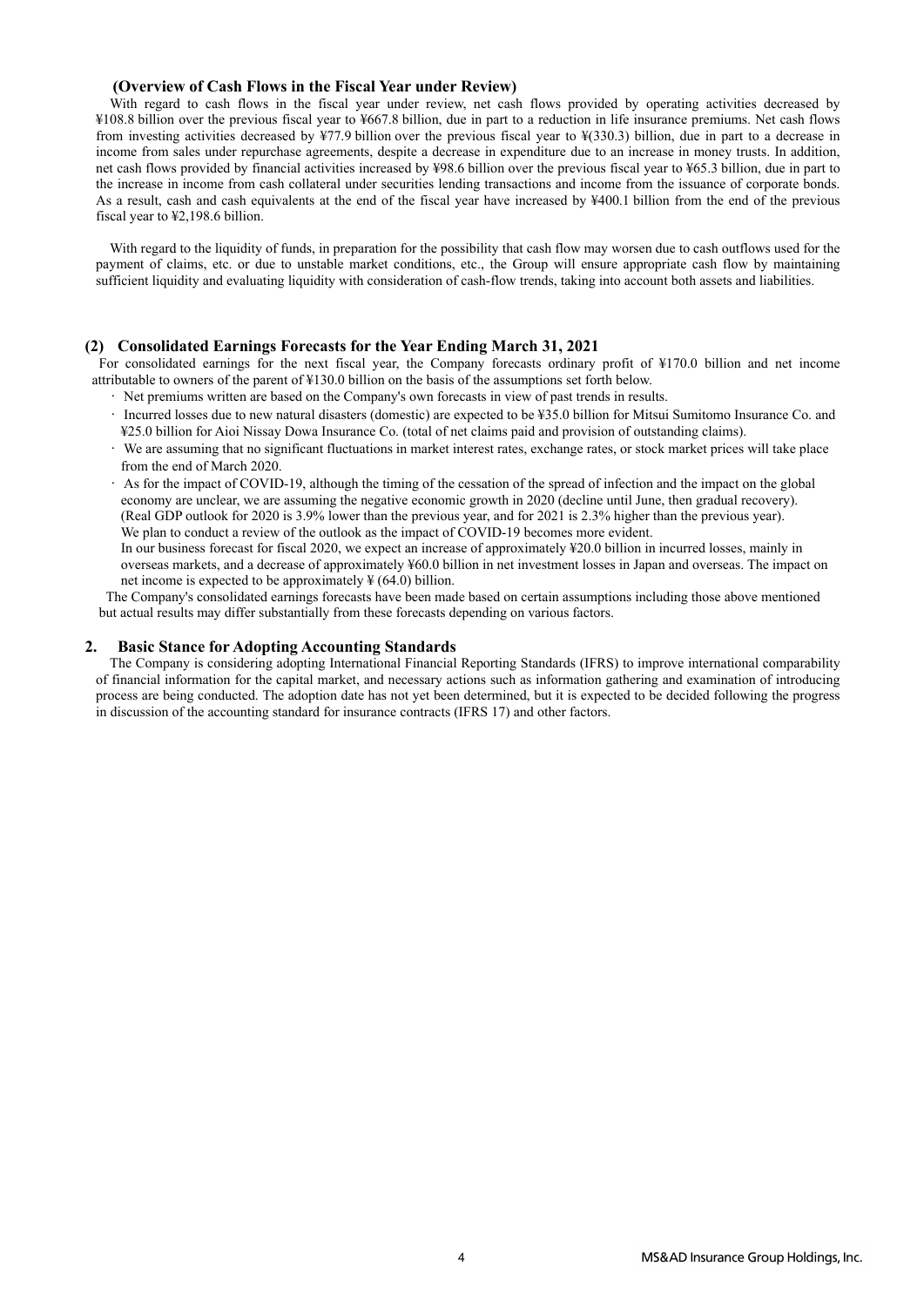# **3. Consolidated Financial Statements and Main Notes**

# **(1) Consolidated Balance Sheets**

|                                                                      |                | (Yen in millions) |
|----------------------------------------------------------------------|----------------|-------------------|
|                                                                      | March 31, 2019 | March 31, 2020    |
| Assets                                                               |                |                   |
| Cash, deposits and savings                                           | 1,474,306      | 1,846,225         |
| Receivables under resale agreements                                  | 472,377        | 407,722           |
| Monetary claims bought                                               | 97,241         | 160,091           |
| Money trusts                                                         | 1,544,406      | 1,666,494         |
| Investments in securities                                            | 16,061,871     | 15,494,580        |
| Loans                                                                | 903,006        | 892,335           |
| Tangible fixed assets:                                               | 463,356        | 488,331           |
| Land                                                                 | 231,671        | 231,122           |
| <b>Buildings</b>                                                     | 188,947        | 185,178           |
| Lease assets                                                         | 2,032          | 24,722            |
| Construction in progress                                             | 6,746          | 12,463            |
| Other tangible fixed assets                                          | 33,959         | 34,843            |
| Intangible fixed assets:                                             | 545,450        | 442,695           |
| Software                                                             | 64,664         | 108,892           |
| Goodwill                                                             | 203,423        | 138,584           |
| Lease assets                                                         | 206            | 346               |
| Other intangible fixed assets                                        | 277,155        | 194,873           |
| Other assets                                                         | 1,454,825      | 1,535,400         |
| Assets for retirement benefits                                       | 30,075         | 24,113            |
| Deferred tax assets                                                  | 59,317         | 219,385           |
| Customers' liabilities under acceptances and guarantees              | 35,500         | 31,500            |
| Bad debt reserve                                                     | (9,195)        | (12, 421)         |
| Total assets                                                         | 23, 132, 539   | 23,196,455        |
| Liabilities                                                          |                |                   |
| Policy liabilities:                                                  | 17,637,713     | 17,809,540        |
| Outstanding claims                                                   | 2,222,637      | 2,149,921         |
| Underwriting reserves                                                | 15,415,076     | 15,659,619        |
| Bonds issued                                                         | 659,093        | 809,093           |
| Other liabilities                                                    | 1,490,882      | 1,672,264         |
| Liabilities for pension and retirement benefits                      | 176,550        | 179,686           |
| Reserve for retirement benefits for officers                         | 414            | 325               |
| Accrued bonuses for employees                                        | 27,788         | 28,392            |
| Reserve for losses on sales of shares of subsidiaries and associates |                | 16,957            |
| Reserve for reorganization by function                               | 6,498          |                   |
| Reserves under the special laws:                                     | 173,248        | 137,400           |
| Reserve for price fluctuation                                        | 173,248        | 137,400           |
| Deferred tax liabilities                                             | 146,802        | 17,254            |
| Acceptances and guarantees                                           | 35,500         | 31,500            |
| Total liabilities                                                    | 20,354,492     | 20,702,416        |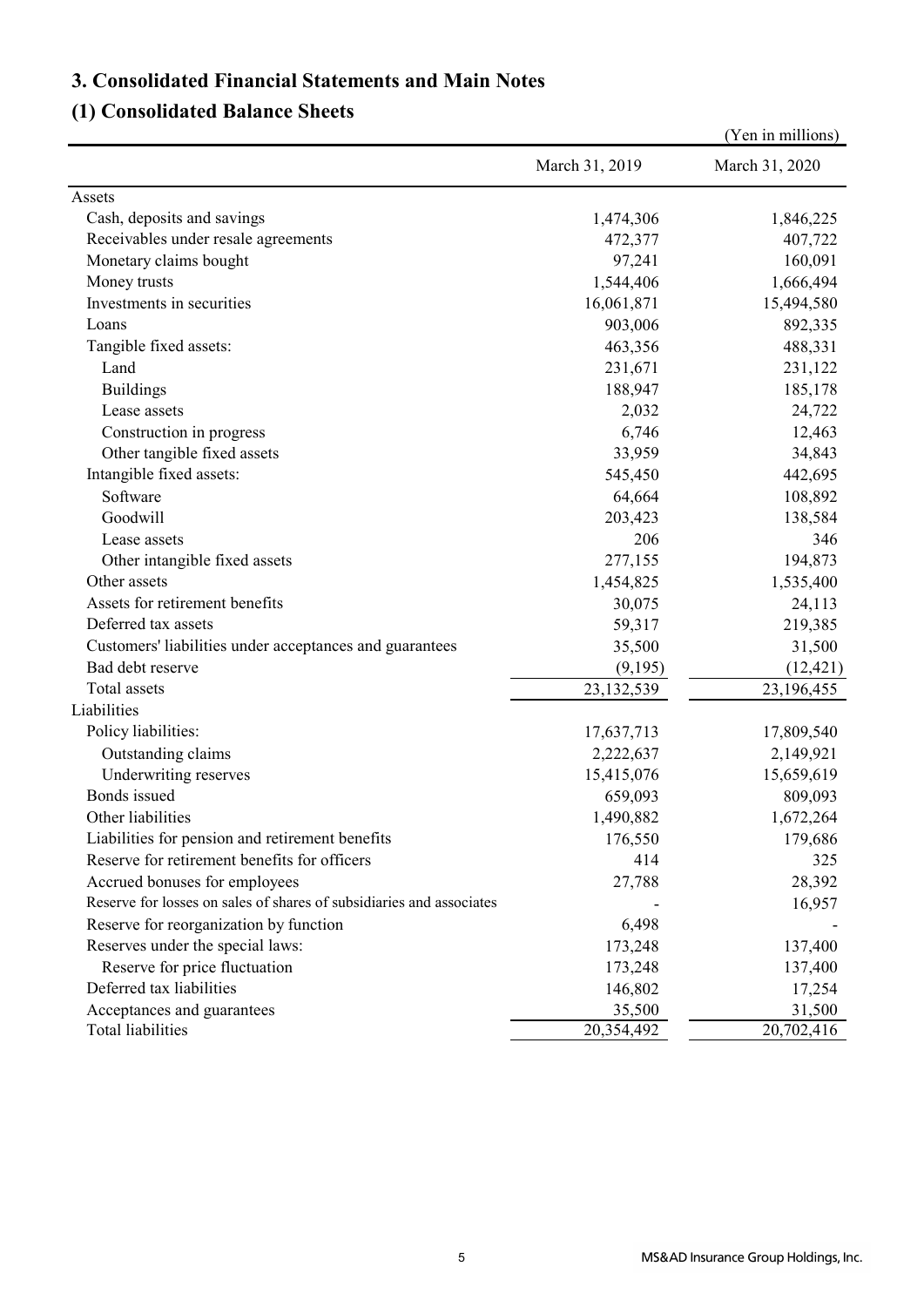|                                                             |                | (Yen in millions) |
|-------------------------------------------------------------|----------------|-------------------|
|                                                             | March 31, 2019 | March 31, 2020    |
| Net assets                                                  |                |                   |
| Shareholders' equity:                                       |                |                   |
| Common stock                                                | 100,000        | 100,000           |
| Capital surplus                                             | 553,168        | 553,163           |
| Retained earnings                                           | 962,385        | 1,019,468         |
| Treasury stock                                              | (32, 539)      | (84, 432)         |
| Total shareholders' equity                                  | 1,583,013      | 1,588,199         |
| Accumulated other comprehensive income:                     |                |                   |
| Net unrealized gains/(losses) on investments in securities  | 1,273,881      | 982,042           |
| Net deferred gains/(losses) on hedges                       | 25,168         | 30,916            |
| Foreign currency translation adjustments                    | (135,992)      | (140, 106)        |
| Accumulated actuarial gains/(losses) on retirement benefits | 4,448          | (9,381)           |
| Total accumulated other comprehensive income                | 1,167,505      | 863,470           |
| Stock acquisition rights                                    | 785            | 1,206             |
| Non-controlling interests                                   | 26,743         | 41,161            |
| Total net assets                                            | 2,778,047      | 2,494,038         |
| Total liabilities and net assets                            | 23,132,539     | 23,196,455        |
|                                                             |                |                   |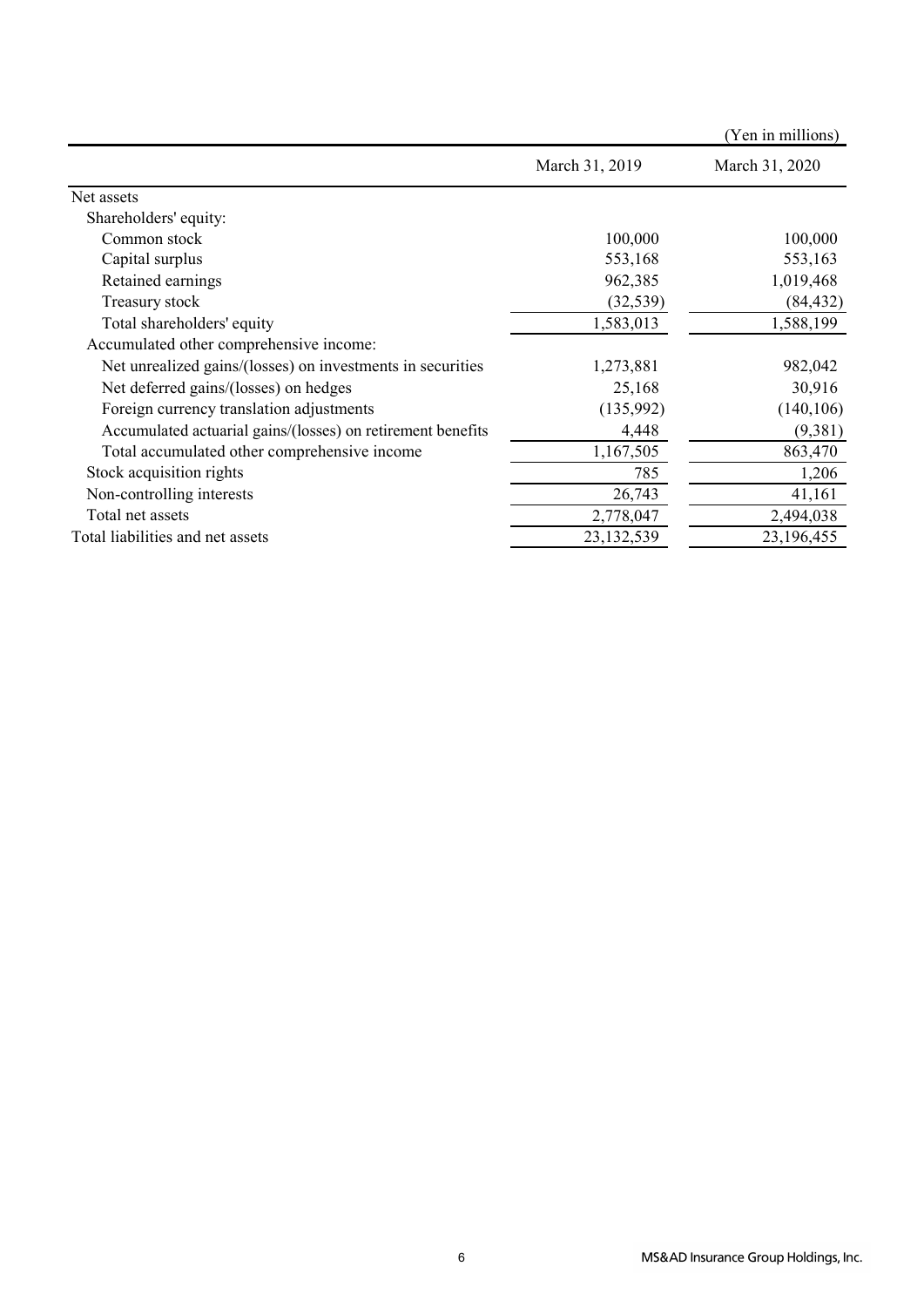# **(2) Consolidated Statements of Income and Comprehensive Income**

# **(Consolidated Statements of Income)**

| Year ended<br>Year ended<br>March 31, 2019<br>March 31, 2020<br>Ordinary income:<br>5,500,438<br>5,168,361<br>Underwriting income:<br>4,918,626<br>4,640,584<br>Net premiums written<br>3,497,572<br>3,573,732<br>Deposit premiums from policyholders<br>80,235<br>75,553<br>42,406<br>39,177<br>Investment income on deposit premiums from policyholders<br>1,286,864<br>943,721<br>Life insurance premiums<br>Other underwriting income<br>11,547<br>8,400<br>Investment income:<br>561,169<br>511,529<br>Interest and dividends income<br>304,142<br>304,514<br>75,461<br>64,627<br>Investment gains on money trusts<br>Investment gains on trading securities<br>17,237<br>55,652<br>Gains on sales of securities<br>161,608<br>118,845<br>371<br>Gains on redemption of securities<br>4,387<br>Investment gains on separate accounts<br>43,162<br>1,593<br>Other investment income<br>2,679<br>(42, 406)<br>(39,177)<br>Transfer of investment income on deposit premiums from policyholders<br>Other ordinary income:<br>20,642<br>16,247<br>3,751<br>Gains on equity method investments<br>16,890<br>16,247<br>Other ordinary income<br>5,209,590<br>5,010,660<br>Ordinary expenses:<br>Underwriting expenses:<br>4,406,840<br>3,749,818<br>Net claims paid<br>2,132,155<br>2,027,212<br>Loss adjustment expenses<br>175,703<br>177,354<br>Commissions and collection expenses<br>705,189<br>727,409<br>Maturity refunds to policyholders<br>232,073<br>220,697<br>Dividends to policyholders<br>149<br>103<br>Life insurance claims<br>395,989<br>376,620<br>Provision for outstanding claims<br>60,981<br>19,962 |
|---------------------------------------------------------------------------------------------------------------------------------------------------------------------------------------------------------------------------------------------------------------------------------------------------------------------------------------------------------------------------------------------------------------------------------------------------------------------------------------------------------------------------------------------------------------------------------------------------------------------------------------------------------------------------------------------------------------------------------------------------------------------------------------------------------------------------------------------------------------------------------------------------------------------------------------------------------------------------------------------------------------------------------------------------------------------------------------------------------------------------------------------------------------------------------------------------------------------------------------------------------------------------------------------------------------------------------------------------------------------------------------------------------------------------------------------------------------------------------------------------------------------------------------------------------------------------------------------------------------------------|
|                                                                                                                                                                                                                                                                                                                                                                                                                                                                                                                                                                                                                                                                                                                                                                                                                                                                                                                                                                                                                                                                                                                                                                                                                                                                                                                                                                                                                                                                                                                                                                                                                           |
|                                                                                                                                                                                                                                                                                                                                                                                                                                                                                                                                                                                                                                                                                                                                                                                                                                                                                                                                                                                                                                                                                                                                                                                                                                                                                                                                                                                                                                                                                                                                                                                                                           |
|                                                                                                                                                                                                                                                                                                                                                                                                                                                                                                                                                                                                                                                                                                                                                                                                                                                                                                                                                                                                                                                                                                                                                                                                                                                                                                                                                                                                                                                                                                                                                                                                                           |
|                                                                                                                                                                                                                                                                                                                                                                                                                                                                                                                                                                                                                                                                                                                                                                                                                                                                                                                                                                                                                                                                                                                                                                                                                                                                                                                                                                                                                                                                                                                                                                                                                           |
|                                                                                                                                                                                                                                                                                                                                                                                                                                                                                                                                                                                                                                                                                                                                                                                                                                                                                                                                                                                                                                                                                                                                                                                                                                                                                                                                                                                                                                                                                                                                                                                                                           |
|                                                                                                                                                                                                                                                                                                                                                                                                                                                                                                                                                                                                                                                                                                                                                                                                                                                                                                                                                                                                                                                                                                                                                                                                                                                                                                                                                                                                                                                                                                                                                                                                                           |
|                                                                                                                                                                                                                                                                                                                                                                                                                                                                                                                                                                                                                                                                                                                                                                                                                                                                                                                                                                                                                                                                                                                                                                                                                                                                                                                                                                                                                                                                                                                                                                                                                           |
|                                                                                                                                                                                                                                                                                                                                                                                                                                                                                                                                                                                                                                                                                                                                                                                                                                                                                                                                                                                                                                                                                                                                                                                                                                                                                                                                                                                                                                                                                                                                                                                                                           |
|                                                                                                                                                                                                                                                                                                                                                                                                                                                                                                                                                                                                                                                                                                                                                                                                                                                                                                                                                                                                                                                                                                                                                                                                                                                                                                                                                                                                                                                                                                                                                                                                                           |
|                                                                                                                                                                                                                                                                                                                                                                                                                                                                                                                                                                                                                                                                                                                                                                                                                                                                                                                                                                                                                                                                                                                                                                                                                                                                                                                                                                                                                                                                                                                                                                                                                           |
|                                                                                                                                                                                                                                                                                                                                                                                                                                                                                                                                                                                                                                                                                                                                                                                                                                                                                                                                                                                                                                                                                                                                                                                                                                                                                                                                                                                                                                                                                                                                                                                                                           |
|                                                                                                                                                                                                                                                                                                                                                                                                                                                                                                                                                                                                                                                                                                                                                                                                                                                                                                                                                                                                                                                                                                                                                                                                                                                                                                                                                                                                                                                                                                                                                                                                                           |
|                                                                                                                                                                                                                                                                                                                                                                                                                                                                                                                                                                                                                                                                                                                                                                                                                                                                                                                                                                                                                                                                                                                                                                                                                                                                                                                                                                                                                                                                                                                                                                                                                           |
|                                                                                                                                                                                                                                                                                                                                                                                                                                                                                                                                                                                                                                                                                                                                                                                                                                                                                                                                                                                                                                                                                                                                                                                                                                                                                                                                                                                                                                                                                                                                                                                                                           |
|                                                                                                                                                                                                                                                                                                                                                                                                                                                                                                                                                                                                                                                                                                                                                                                                                                                                                                                                                                                                                                                                                                                                                                                                                                                                                                                                                                                                                                                                                                                                                                                                                           |
|                                                                                                                                                                                                                                                                                                                                                                                                                                                                                                                                                                                                                                                                                                                                                                                                                                                                                                                                                                                                                                                                                                                                                                                                                                                                                                                                                                                                                                                                                                                                                                                                                           |
|                                                                                                                                                                                                                                                                                                                                                                                                                                                                                                                                                                                                                                                                                                                                                                                                                                                                                                                                                                                                                                                                                                                                                                                                                                                                                                                                                                                                                                                                                                                                                                                                                           |
|                                                                                                                                                                                                                                                                                                                                                                                                                                                                                                                                                                                                                                                                                                                                                                                                                                                                                                                                                                                                                                                                                                                                                                                                                                                                                                                                                                                                                                                                                                                                                                                                                           |
|                                                                                                                                                                                                                                                                                                                                                                                                                                                                                                                                                                                                                                                                                                                                                                                                                                                                                                                                                                                                                                                                                                                                                                                                                                                                                                                                                                                                                                                                                                                                                                                                                           |
|                                                                                                                                                                                                                                                                                                                                                                                                                                                                                                                                                                                                                                                                                                                                                                                                                                                                                                                                                                                                                                                                                                                                                                                                                                                                                                                                                                                                                                                                                                                                                                                                                           |
|                                                                                                                                                                                                                                                                                                                                                                                                                                                                                                                                                                                                                                                                                                                                                                                                                                                                                                                                                                                                                                                                                                                                                                                                                                                                                                                                                                                                                                                                                                                                                                                                                           |
|                                                                                                                                                                                                                                                                                                                                                                                                                                                                                                                                                                                                                                                                                                                                                                                                                                                                                                                                                                                                                                                                                                                                                                                                                                                                                                                                                                                                                                                                                                                                                                                                                           |
|                                                                                                                                                                                                                                                                                                                                                                                                                                                                                                                                                                                                                                                                                                                                                                                                                                                                                                                                                                                                                                                                                                                                                                                                                                                                                                                                                                                                                                                                                                                                                                                                                           |
|                                                                                                                                                                                                                                                                                                                                                                                                                                                                                                                                                                                                                                                                                                                                                                                                                                                                                                                                                                                                                                                                                                                                                                                                                                                                                                                                                                                                                                                                                                                                                                                                                           |
|                                                                                                                                                                                                                                                                                                                                                                                                                                                                                                                                                                                                                                                                                                                                                                                                                                                                                                                                                                                                                                                                                                                                                                                                                                                                                                                                                                                                                                                                                                                                                                                                                           |
|                                                                                                                                                                                                                                                                                                                                                                                                                                                                                                                                                                                                                                                                                                                                                                                                                                                                                                                                                                                                                                                                                                                                                                                                                                                                                                                                                                                                                                                                                                                                                                                                                           |
|                                                                                                                                                                                                                                                                                                                                                                                                                                                                                                                                                                                                                                                                                                                                                                                                                                                                                                                                                                                                                                                                                                                                                                                                                                                                                                                                                                                                                                                                                                                                                                                                                           |
|                                                                                                                                                                                                                                                                                                                                                                                                                                                                                                                                                                                                                                                                                                                                                                                                                                                                                                                                                                                                                                                                                                                                                                                                                                                                                                                                                                                                                                                                                                                                                                                                                           |
|                                                                                                                                                                                                                                                                                                                                                                                                                                                                                                                                                                                                                                                                                                                                                                                                                                                                                                                                                                                                                                                                                                                                                                                                                                                                                                                                                                                                                                                                                                                                                                                                                           |
|                                                                                                                                                                                                                                                                                                                                                                                                                                                                                                                                                                                                                                                                                                                                                                                                                                                                                                                                                                                                                                                                                                                                                                                                                                                                                                                                                                                                                                                                                                                                                                                                                           |
| 700,502<br>196,179<br>Provision for underwriting reserves                                                                                                                                                                                                                                                                                                                                                                                                                                                                                                                                                                                                                                                                                                                                                                                                                                                                                                                                                                                                                                                                                                                                                                                                                                                                                                                                                                                                                                                                                                                                                                 |
| 4,096<br>4,278<br>Other underwriting expenses                                                                                                                                                                                                                                                                                                                                                                                                                                                                                                                                                                                                                                                                                                                                                                                                                                                                                                                                                                                                                                                                                                                                                                                                                                                                                                                                                                                                                                                                                                                                                                             |
| 512,978<br>104,806<br>Investment expenses:                                                                                                                                                                                                                                                                                                                                                                                                                                                                                                                                                                                                                                                                                                                                                                                                                                                                                                                                                                                                                                                                                                                                                                                                                                                                                                                                                                                                                                                                                                                                                                                |
| 171<br>47,310<br>Investment losses on money trusts                                                                                                                                                                                                                                                                                                                                                                                                                                                                                                                                                                                                                                                                                                                                                                                                                                                                                                                                                                                                                                                                                                                                                                                                                                                                                                                                                                                                                                                                                                                                                                        |
| Losses on sales of securities<br>17,389<br>18,021                                                                                                                                                                                                                                                                                                                                                                                                                                                                                                                                                                                                                                                                                                                                                                                                                                                                                                                                                                                                                                                                                                                                                                                                                                                                                                                                                                                                                                                                                                                                                                         |
| 9,089<br>39,685<br>Impairment losses on securities                                                                                                                                                                                                                                                                                                                                                                                                                                                                                                                                                                                                                                                                                                                                                                                                                                                                                                                                                                                                                                                                                                                                                                                                                                                                                                                                                                                                                                                                                                                                                                        |
| Losses on redemption of securities<br>310<br>50                                                                                                                                                                                                                                                                                                                                                                                                                                                                                                                                                                                                                                                                                                                                                                                                                                                                                                                                                                                                                                                                                                                                                                                                                                                                                                                                                                                                                                                                                                                                                                           |
| Losses on derivative transactions<br>9,331<br>18,547                                                                                                                                                                                                                                                                                                                                                                                                                                                                                                                                                                                                                                                                                                                                                                                                                                                                                                                                                                                                                                                                                                                                                                                                                                                                                                                                                                                                                                                                                                                                                                      |
| 57,457                                                                                                                                                                                                                                                                                                                                                                                                                                                                                                                                                                                                                                                                                                                                                                                                                                                                                                                                                                                                                                                                                                                                                                                                                                                                                                                                                                                                                                                                                                                                                                                                                    |
| Investment losses on separate accounts<br>68,775                                                                                                                                                                                                                                                                                                                                                                                                                                                                                                                                                                                                                                                                                                                                                                                                                                                                                                                                                                                                                                                                                                                                                                                                                                                                                                                                                                                                                                                                                                                                                                          |
| 331,646<br>Other investment expenses                                                                                                                                                                                                                                                                                                                                                                                                                                                                                                                                                                                                                                                                                                                                                                                                                                                                                                                                                                                                                                                                                                                                                                                                                                                                                                                                                                                                                                                                                                                                                                                      |
| Operating expenses and general and administrative expenses<br>680,910<br>694,618                                                                                                                                                                                                                                                                                                                                                                                                                                                                                                                                                                                                                                                                                                                                                                                                                                                                                                                                                                                                                                                                                                                                                                                                                                                                                                                                                                                                                                                                                                                                          |
| Other ordinary expenses:<br>17,032<br>53,244                                                                                                                                                                                                                                                                                                                                                                                                                                                                                                                                                                                                                                                                                                                                                                                                                                                                                                                                                                                                                                                                                                                                                                                                                                                                                                                                                                                                                                                                                                                                                                              |
| Interest expense<br>10,960<br>13,363                                                                                                                                                                                                                                                                                                                                                                                                                                                                                                                                                                                                                                                                                                                                                                                                                                                                                                                                                                                                                                                                                                                                                                                                                                                                                                                                                                                                                                                                                                                                                                                      |
| Provision for bad debts<br>696<br>4,456                                                                                                                                                                                                                                                                                                                                                                                                                                                                                                                                                                                                                                                                                                                                                                                                                                                                                                                                                                                                                                                                                                                                                                                                                                                                                                                                                                                                                                                                                                                                                                                   |
| Loss on bad debts<br>181<br>163                                                                                                                                                                                                                                                                                                                                                                                                                                                                                                                                                                                                                                                                                                                                                                                                                                                                                                                                                                                                                                                                                                                                                                                                                                                                                                                                                                                                                                                                                                                                                                                           |
| Losses on equity method investments<br>30,878                                                                                                                                                                                                                                                                                                                                                                                                                                                                                                                                                                                                                                                                                                                                                                                                                                                                                                                                                                                                                                                                                                                                                                                                                                                                                                                                                                                                                                                                                                                                                                             |
| Other ordinary expenses<br>5,194<br>4,383<br>Ordinary profit<br>290,847<br>157,701                                                                                                                                                                                                                                                                                                                                                                                                                                                                                                                                                                                                                                                                                                                                                                                                                                                                                                                                                                                                                                                                                                                                                                                                                                                                                                                                                                                                                                                                                                                                        |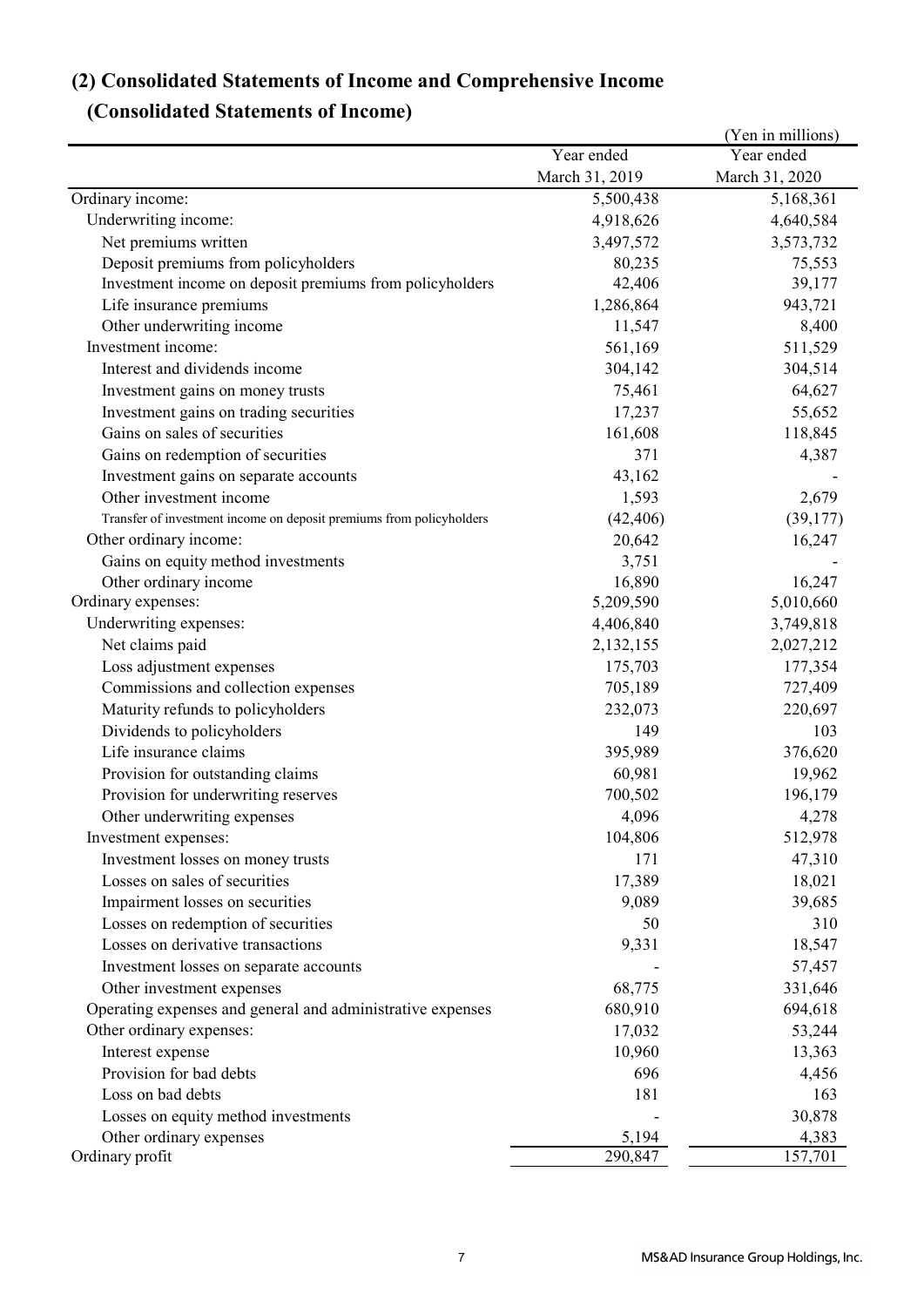|                                                                        |                | (Yen in millions) |
|------------------------------------------------------------------------|----------------|-------------------|
|                                                                        | Year ended     | Year ended        |
|                                                                        | March 31, 2019 | March 31, 2020    |
| Extraordinary income:                                                  | 17,069         | 51,426            |
| Gains on sales of fixed assets                                         | 13,069         | 4,809             |
| Reversal of reserves under the special laws:                           |                | 35,848            |
| Reversal of reserve for price fluctuation                              |                | 35,848            |
| Gains on step acquisitions                                             |                | 6,587             |
| Gains on change in equity                                              |                | 2,804             |
| Other extraordinary income                                             | 4,000          | 1,377             |
| <b>Extraordinary losses:</b>                                           | 28,075         | 196,622           |
| Losses on sales of fixed assets                                        | 2,695          | 2,973             |
| Impairment losses on fixed assets                                      | 2,936          | 173,611           |
| Provision for reserves under the special laws:                         | 20,320         |                   |
| Provision for reserve for price fluctuation                            | 20,320         |                   |
| Losses on reduction of tangible fixed assets                           | 5              |                   |
| Provision for losses on sales of shares of subsidiaries and associates |                | 16,957            |
| Other extraordinary losses                                             | 2,116          | 3,080             |
| Income before income taxes                                             | 279,842        | 12,505            |
| Income taxes - current                                                 | 88,614         | 34,420            |
| Income taxes - deferred                                                | (3,154)        | (167, 482)        |
| Total income taxes                                                     | 85,460         | (133,061)         |
| Net income                                                             | 194,382        | 145,567           |
| Net income attributable to non-controlling interests                   | 1,676          | 2,536             |
| Net income attributable to owners of the parent                        | 192,705        | 143,030           |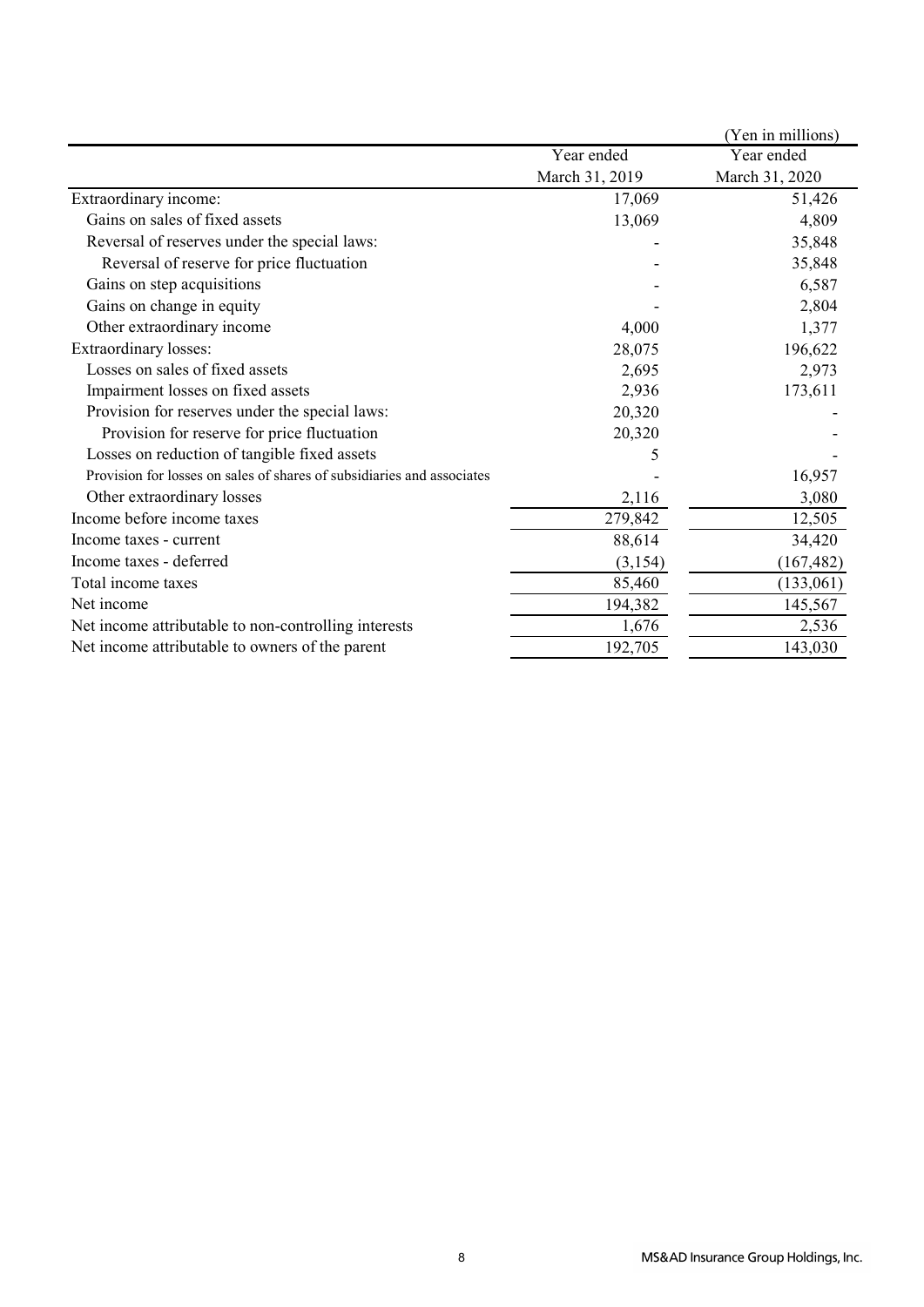|                                                                  |                | (Yen in millions) |
|------------------------------------------------------------------|----------------|-------------------|
|                                                                  | Year ended     | Year ended        |
|                                                                  | March 31, 2019 | March 31, 2020    |
| Net income                                                       | 194,382        | 145,567           |
| Other comprehensive income:                                      |                |                   |
| Net unrealized gains/(losses) on investments in securities       | (198, 656)     | (298, 942)        |
| Net deferred gains/(losses) on hedges                            | 4,493          | 6,101             |
| Foreign currency translation adjustments                         | (61,093)       | 3,001             |
| Accumulated actuarial gains/(losses) on retirement benefits      | 5,023          | (13, 737)         |
| Share of other comprehensive income of equity method investments | (23, 850)      | 721               |
| Total other comprehensive income                                 | (274, 084)     | (302, 855)        |
| Total comprehensive income                                       | (79, 701)      | (157, 288)        |
| Allocation:                                                      |                |                   |
| Comprehensive income attributable to owners of the parent        | (80, 135)      | (161,004)         |
| Comprehensive income attributable to non-controlling interests   | 434            | 3,716             |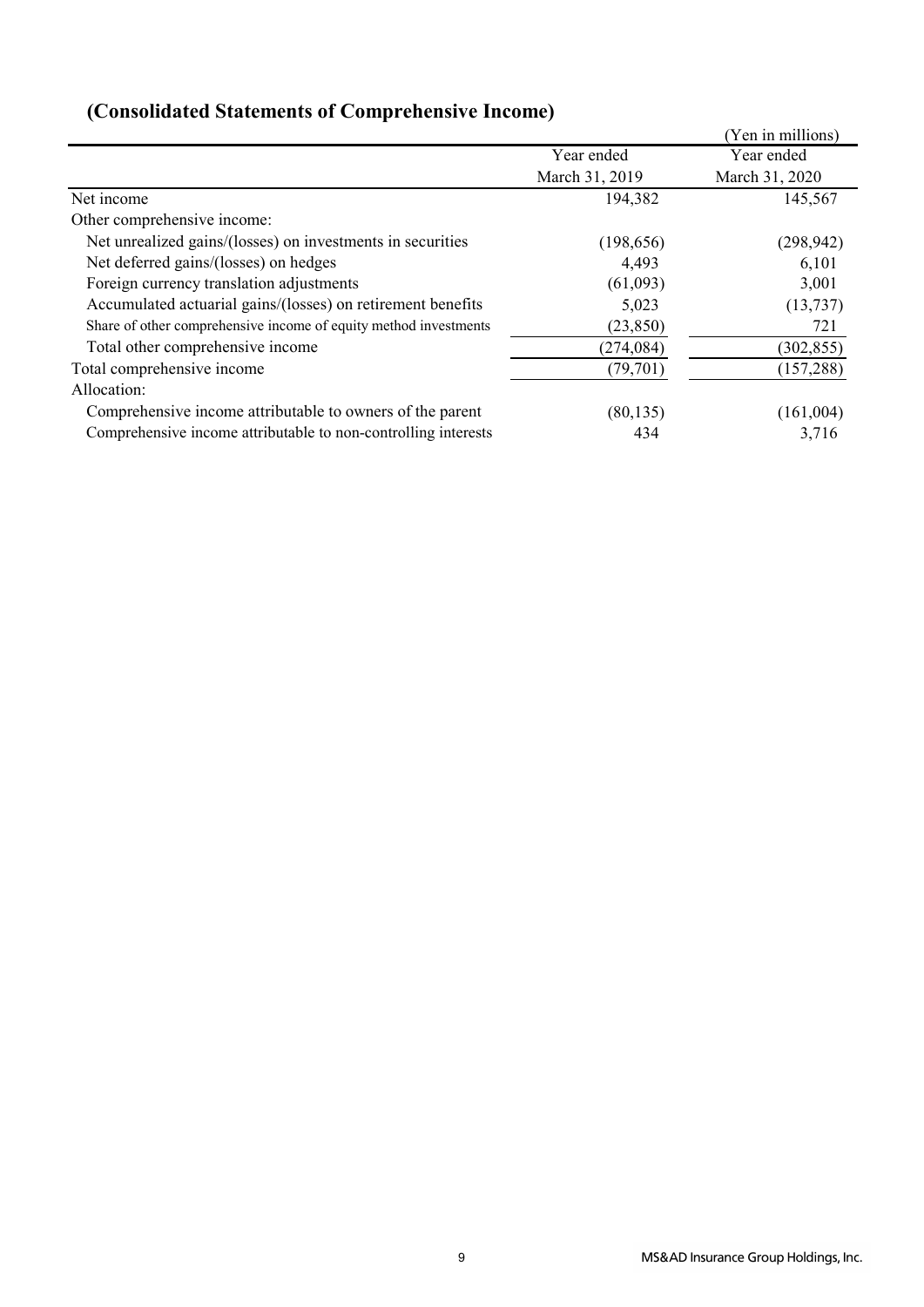## **(3) Consolidated Statements of Changes in Net Assets**

## **For the year ended March 31, 2019 (from April 1, 2018 to March 31, 2019)**

|                                                                                                                            |              |                 |                      |                | (Yen in millions)             |
|----------------------------------------------------------------------------------------------------------------------------|--------------|-----------------|----------------------|----------------|-------------------------------|
|                                                                                                                            |              |                 | Shareholders' equity |                |                               |
|                                                                                                                            | Common stock | Capital surplus | Retained earnings    | Treasury stock | Total shareholders'<br>equity |
| Beginning balance                                                                                                          | 100,000      | 554,320         | 849,044              | (2,599)        | 1,500,765                     |
| Cumulative effect of changing<br>accounting policies                                                                       |              |                 |                      |                |                               |
| Beginning balance (adjusted)                                                                                               | 100,000      | 554,320         | 849,044              | (2,599)        | 1,500,765                     |
| Changes for the year:                                                                                                      |              |                 |                      |                |                               |
| Dividends paid                                                                                                             |              |                 | (79, 367)            |                | (79, 367)                     |
| Net income attributable to<br>owners of the parent                                                                         |              |                 | 192,705              |                | 192,705                       |
| Repurchase of treasury stock                                                                                               |              |                 |                      | (30,029)       | (30,029)                      |
| Disposal of treasury stock                                                                                                 |              | 5               |                      | 88             | 94                            |
| Changes due to merger of<br>consolidated subsidiaries<br>with non-consolidated<br>subsidiaries                             |              |                 |                      |                |                               |
| Changes in the parent's<br>ownership interests in<br>subsidiaries due to<br>transactions with<br>non-controlling interests |              | (1,157)         |                      |                | (1, 157)                      |
| Other                                                                                                                      |              |                 |                      |                |                               |
| Net changes of items other<br>than shareholders' equity                                                                    |              |                 |                      |                |                               |
| Total changes for the year                                                                                                 |              | (1, 151)        | 113,340              | (29,940)       | 82,248                        |
| Ending balance                                                                                                             | 100,000      | 553,168         | 962,385              | (32, 539)      | 1,583,013                     |

| Accumulated other comprehensive income                                                                                     |                                                                     |                                             |                                                   |                                                                         |                                                          |                                |                                  |                     |
|----------------------------------------------------------------------------------------------------------------------------|---------------------------------------------------------------------|---------------------------------------------|---------------------------------------------------|-------------------------------------------------------------------------|----------------------------------------------------------|--------------------------------|----------------------------------|---------------------|
|                                                                                                                            | Net unrealized<br>gains/(losses)<br>on investments<br>in securities | Net deferred<br>gains/(losses)<br>on hedges | Foreign<br>currency<br>translation<br>adjustments | Accumulated<br>actuarial<br>gains/(losses)<br>on retirement<br>benefits | Total<br>accumulated<br>other<br>comprehensive<br>income | Stock<br>acquisition<br>rights | Non-<br>controlling<br>interests | Total net<br>assets |
| Beginning balance                                                                                                          | 1,487,258                                                           | 20,043                                      | (66, 274)                                         | (679)                                                                   | 1,440,346                                                | 566                            | 26,709                           | 2,968,387           |
| Cumulative effect of changing<br>accounting policies                                                                       |                                                                     |                                             |                                                   |                                                                         |                                                          |                                |                                  |                     |
| Beginning balance (adjusted)                                                                                               | 1,487,258                                                           | 20,043                                      | (66, 274)                                         | (679)                                                                   | 1,440,346                                                | 566                            | 26,709                           | 2,968,387           |
| Changes for the year:                                                                                                      |                                                                     |                                             |                                                   |                                                                         |                                                          |                                |                                  |                     |
| Dividends paid                                                                                                             |                                                                     |                                             |                                                   |                                                                         |                                                          |                                |                                  | (79, 367)           |
| Net income attributable to<br>owners of the parent                                                                         |                                                                     |                                             |                                                   |                                                                         |                                                          |                                |                                  | 192,705             |
| Repurchase of treasury stock                                                                                               |                                                                     |                                             |                                                   |                                                                         |                                                          |                                |                                  | (30,029)            |
| Disposal of treasury stock                                                                                                 |                                                                     |                                             |                                                   |                                                                         |                                                          |                                |                                  | 94                  |
| Changes due to merger of<br>consolidated subsidiaries<br>with non-consolidated<br>subsidiaries                             |                                                                     |                                             |                                                   |                                                                         |                                                          |                                |                                  |                     |
| Changes in the parent's<br>ownership interests in<br>subsidiaries due to<br>transactions with<br>non-controlling interests |                                                                     |                                             |                                                   |                                                                         |                                                          |                                |                                  | (1,157)             |
| Other                                                                                                                      |                                                                     |                                             |                                                   |                                                                         |                                                          |                                |                                  |                     |
| Net changes of items other<br>than shareholders' equity                                                                    | (213, 376)                                                          | 5,125                                       | (69,718)                                          | 5,127                                                                   | (272, 841)                                               | 218                            | 33                               | (272, 588)          |
| Total changes for the year                                                                                                 | (213, 376)                                                          | 5,125                                       | (69, 718)                                         | 5,127                                                                   | (272, 841)                                               | 218                            | 33                               | (190, 340)          |
| Ending balance                                                                                                             | 1,273,881                                                           | 25,168                                      | (135,992)                                         | 4,448                                                                   | 1,167,505                                                | 785                            | 26,743                           | 2,778,047           |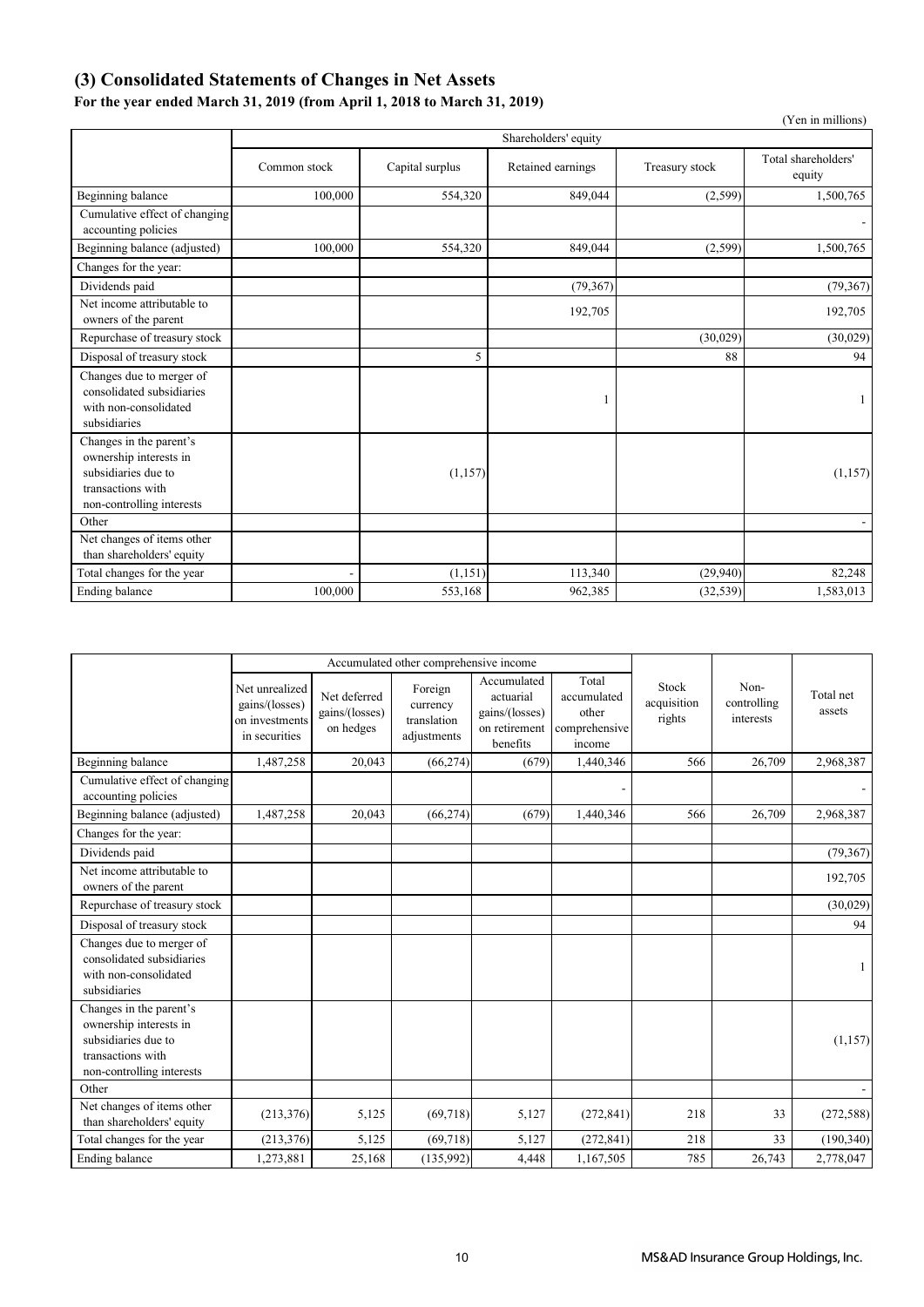## **For the year ended March 31, 2020 (from April 1, 2019 to March 31, 2020)**

|                                                                                                                            |                          |                 |                      |                | (Yen in millions)             |
|----------------------------------------------------------------------------------------------------------------------------|--------------------------|-----------------|----------------------|----------------|-------------------------------|
|                                                                                                                            |                          |                 | Shareholders' equity |                |                               |
|                                                                                                                            | Common stock             | Capital surplus | Retained earnings    | Treasury stock | Total shareholders'<br>equity |
| Beginning balance                                                                                                          | 100,000                  | 553,168         | 962,385              | (32, 539)      | 1,583,013                     |
| Cumulative effect of changing<br>accounting policies                                                                       |                          |                 | (942)                |                | (942)                         |
| Beginning balance (adjusted)                                                                                               | 100,000                  | 553,168         | 961,442              | (32, 539)      | 1,582,070                     |
| Changes for the year:                                                                                                      |                          |                 |                      |                |                               |
| Dividends paid                                                                                                             |                          |                 | (83,951)             |                | (83,951)                      |
| Net income attributable to<br>owners of the parent                                                                         |                          |                 | 143,030              |                | 143,030                       |
| Repurchase of treasury stock                                                                                               |                          |                 |                      | (52,019)       | (52,019)                      |
| Disposal of treasury stock                                                                                                 |                          | (5)             |                      | 127            | 121                           |
| Changes due to merger of<br>consolidated subsidiaries<br>with non-consolidated<br>subsidiaries                             |                          |                 |                      |                |                               |
| Changes in the parent's<br>ownership interests in<br>subsidiaries due to<br>transactions with<br>non-controlling interests |                          |                 |                      |                |                               |
| Other                                                                                                                      |                          |                 | (1,052)              |                | (1,052)                       |
| Net changes of items other<br>than shareholders' equity                                                                    |                          |                 |                      |                |                               |
| Total changes for the year                                                                                                 | $\overline{\phantom{a}}$ | (5)             | 58,026               | (51, 892)      | 6,128                         |
| Ending balance                                                                                                             | 100,000                  | 553,163         | 1,019,468            | (84, 432)      | 1,588,199                     |

| Accumulated other comprehensive income                                                                                     |                                                                     |                                             |                                                   |                                                                         |                                                          |                                |                                  |                     |
|----------------------------------------------------------------------------------------------------------------------------|---------------------------------------------------------------------|---------------------------------------------|---------------------------------------------------|-------------------------------------------------------------------------|----------------------------------------------------------|--------------------------------|----------------------------------|---------------------|
|                                                                                                                            | Net unrealized<br>gains/(losses)<br>on investments<br>in securities | Net deferred<br>gains/(losses)<br>on hedges | Foreign<br>currency<br>translation<br>adjustments | Accumulated<br>actuarial<br>gains/(losses)<br>on retirement<br>benefits | Total<br>accumulated<br>other<br>comprehensive<br>income | Stock<br>acquisition<br>rights | Non-<br>controlling<br>interests | Total net<br>assets |
| Beginning balance                                                                                                          | 1,273,881                                                           | 25,168                                      | (135,992)                                         | 4,448                                                                   | 1,167,505                                                | 785                            | 26,743                           | 2,778,047           |
| Cumulative effect of changing<br>accounting policies                                                                       |                                                                     |                                             |                                                   |                                                                         |                                                          |                                |                                  | (942)               |
| Beginning balance (adjusted)                                                                                               | 1,273,881                                                           | 25,168                                      | (135,992)                                         | 4,448                                                                   | 1,167,505                                                | 785                            | 26,743                           | 2,777,104           |
| Changes for the year:                                                                                                      |                                                                     |                                             |                                                   |                                                                         |                                                          |                                |                                  |                     |
| Dividends paid                                                                                                             |                                                                     |                                             |                                                   |                                                                         |                                                          |                                |                                  | (83,951)            |
| Net income attributable to<br>owners of the parent                                                                         |                                                                     |                                             |                                                   |                                                                         |                                                          |                                |                                  | 143,030             |
| Repurchase of treasury stock                                                                                               |                                                                     |                                             |                                                   |                                                                         |                                                          |                                |                                  | (52,019)            |
| Disposal of treasury stock                                                                                                 |                                                                     |                                             |                                                   |                                                                         |                                                          |                                |                                  | 121                 |
| Changes due to merger of<br>consolidated subsidiaries<br>with non-consolidated<br>subsidiaries                             |                                                                     |                                             |                                                   |                                                                         |                                                          |                                |                                  |                     |
| Changes in the parent's<br>ownership interests in<br>subsidiaries due to<br>transactions with<br>non-controlling interests |                                                                     |                                             |                                                   |                                                                         |                                                          |                                |                                  |                     |
| Other                                                                                                                      |                                                                     |                                             |                                                   |                                                                         |                                                          |                                |                                  | (1,052)             |
| Net changes of items other<br>than shareholders' equity                                                                    | (291, 838)                                                          | 5,747                                       | (4, 113)                                          | (13,829)                                                                | (304, 034)                                               | 421                            | 14,418                           | (289, 194)          |
| Total changes for the year                                                                                                 | (291, 838)                                                          | 5,747                                       | (4, 113)                                          | (13,829)                                                                | (304, 034)                                               | 421                            | 14,418                           | (283,065)           |
| Ending balance                                                                                                             | 982,042                                                             | 30,916                                      | (140, 106)                                        | (9, 381)                                                                | 863,470                                                  | 1,206                          | 41,161                           | 2,494,038           |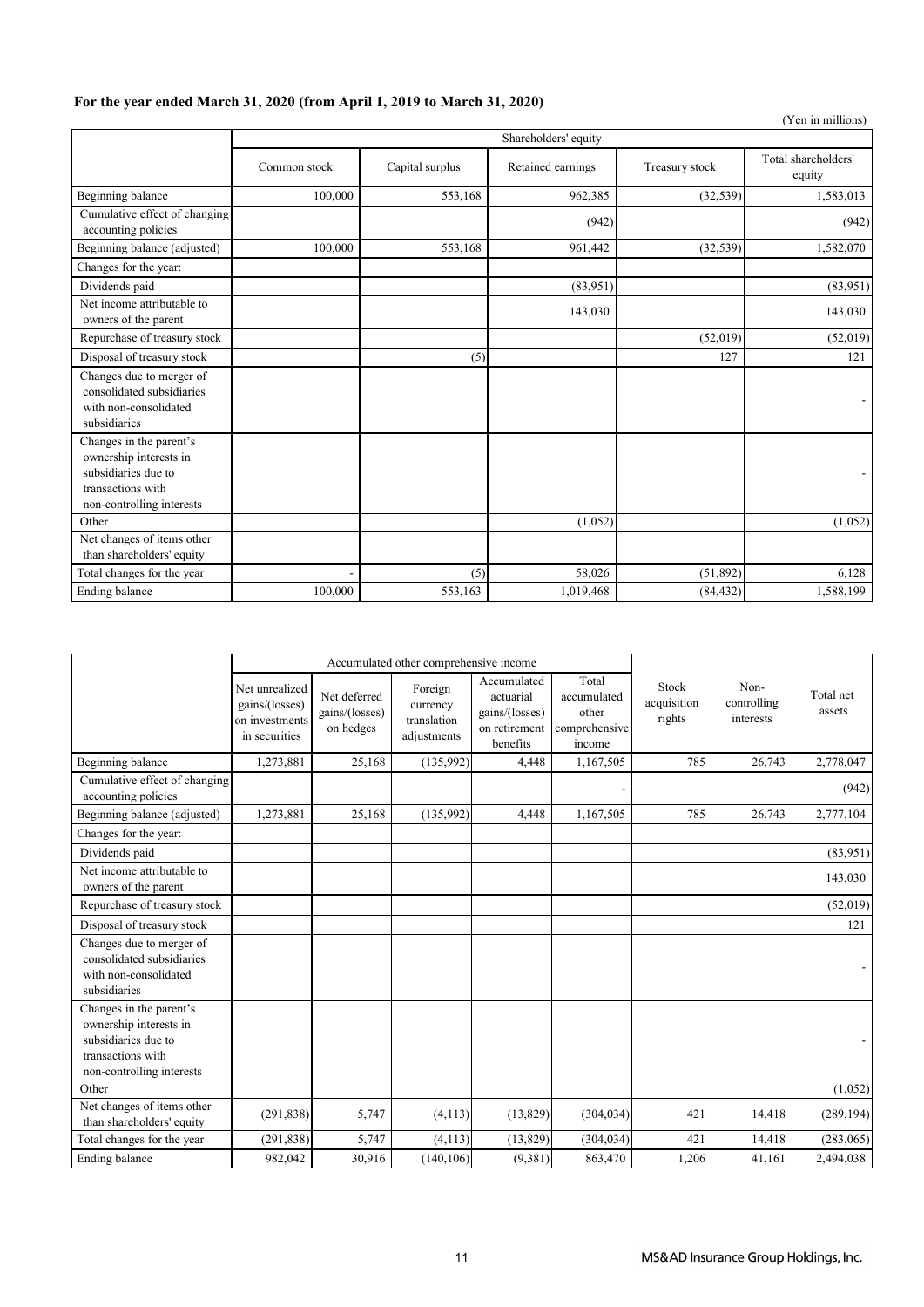# **(4) Consolidated Statements of Cash Flows**

|                                                                        |                | (Yen in millions) |
|------------------------------------------------------------------------|----------------|-------------------|
|                                                                        | Year ended     | Year ended        |
|                                                                        | March 31, 2019 | March 31, 2020    |
| Cash flows from operating activities:                                  |                |                   |
| Income before income taxes                                             | 279,842        | 12,505            |
| Depreciation                                                           | 59,483         | 65,613            |
| Impairment losses on fixed assets                                      | 2,936          | 173,611           |
| Amortization of goodwill                                               | 14,633         | 12,737            |
| Increase/(decrease) in outstanding claims                              | 68,042         | (67, 233)         |
| Increase/(decrease) in underwriting reserves                           | 691,707        | 186,053           |
| Increase/(decrease) in bad debt reserve                                | (193)          | 3,145             |
| Increase/(decrease) in reserve for retirement benefits for officers    | (124)          | (88)              |
| Increase/(decrease) in accrued bonuses for employees                   | 764            | 461               |
| Increase/(decrease) in reserve for losses on sales                     |                |                   |
| of shares of subsidiaries and associates                               |                | 13,143            |
| Increase/(decrease) in reserve for reorganization by function          | (9, 842)       | (6, 498)          |
| Increase/(decrease) in liabilities for pension and retirement benefits | (1,645)        | (10, 352)         |
| Increase/(decrease) in reserve for price fluctuation                   | 20,320         | (35, 848)         |
| Interest and dividends income                                          | (304, 142)     | (304, 514)        |
| Losses/(gains) on money trusts                                         | (75, 272)      | (17,299)          |
| Losses/(gains) on investments in securities                            | (152, 687)     | (120, 868)        |
| Losses/(gains) on derivative transactions                              | 9,331          | 18,547            |
| Investment losses/(gains) on separate accounts                         | (43,162)       | 57,457            |
| Interest expense                                                       | 10,960         | 13,363            |
| Foreign exchange losses/(gains)                                        | 65,348         | 319,557           |
| Losses/(gains) on disposal of tangible fixed assets                    | (10, 582)      | (2,319)           |
| Losses/(gains) on equity method investments                            | (3,751)        | 30,878            |
| Losses/(gains) on step acquisitions                                    |                | (6,587)           |
| Losses/(gains) on change in equity                                     |                | (2,804)           |
| Decrease/(increase) in other assets                                    | (201, 857)     | (30, 875)         |
| Increase/(decrease) in other liabilities                               | 85,128         | 76,050            |
| Others, net                                                            | (481)          | (22, 530)         |
| Subtotal                                                               | 504,754        | 355,302           |
| Interest and dividends received                                        | 402,460        | 401,686           |
| Interest paid                                                          | (10, 872)      | (13,259)          |
| Income taxes refunded/(paid)                                           | (119,619)      | (75, 833)         |
| Net cash provided by/(used in) operating activities (a)                | 776,724        | 667,896           |
|                                                                        |                |                   |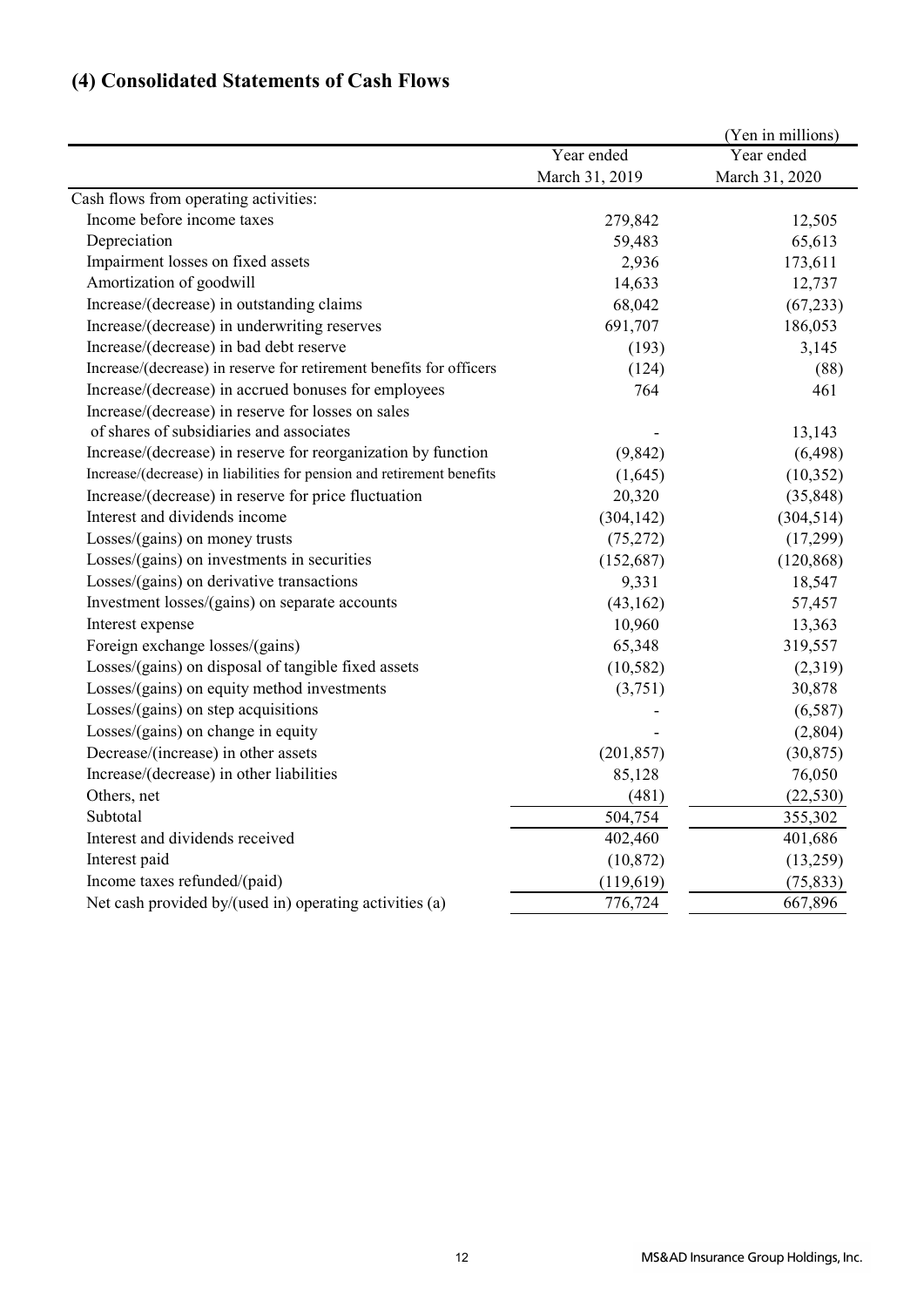|                                                                                       |                | (Yen in millions) |
|---------------------------------------------------------------------------------------|----------------|-------------------|
|                                                                                       | Year ended     | Year ended        |
|                                                                                       | March 31, 2019 | March 31, 2020    |
| Cash flows from investing activities:                                                 |                |                   |
| Net decrease/(increase) in deposits and savings                                       | 13,029         | 20,391            |
| Purchase of monetary claims bought                                                    | (9,027)        | (18, 809)         |
| Proceeds from sales and redemption of monetary claims bought                          | 49,750         | 15,982            |
| Purchase of money trusts                                                              | (636, 742)     | (232,980)         |
| Proceeds from sales of money trusts                                                   | 222,626        | 116,399           |
| Purchase of securities                                                                | (3,929,183)    | (4,537,656)       |
| Proceeds from sales and redemption of securities                                      | 3,717,595      | 4,434,208         |
| Investments in loans                                                                  | (197,312)      | (226, 329)        |
| Collection of loans                                                                   | 178,346        | 200,104           |
| Net increase/(decrease) in payables under repurchase agreements                       | 468,782        | (55,816)          |
| Net increase/(decrease) in cash collateral under securities                           |                |                   |
| borrowing and lending transactions                                                    | (47, 807)      | 62,989            |
| Others, net                                                                           | 10,293         | 11,452            |
| Subtotal (b)                                                                          | (159, 649)     | (210,064)         |
| $(a + b)$                                                                             | 617,075        | 457,831           |
| Acquisition of tangible fixed assets                                                  | (32, 399)      | (32,021)          |
| Proceeds from sales of tangible fixed assets                                          | 16,418         | 7,439             |
| Acquisition of intangible fixed assets                                                | (75, 584)      | (78, 519)         |
| Acquisition of subsidiaries resulting in changes in scope of consolidation            |                | (9,715)           |
| Net payments for sale of subsidiaries resulting in changes in scope of consolidation  |                | (6,327)           |
| Others, net                                                                           | (1,202)        | (1,152)           |
| Net cash provided by/(used in) investing activities                                   | (252, 417)     | (330, 363)        |
| Cash flows from financing activities:                                                 |                |                   |
| Proceeds from borrowings                                                              | 26,452         | 149,381           |
| Repayments of borrowings                                                              | (45,386)       | (167, 648)        |
| Issuance of bonds                                                                     | 99,527         | 149,427           |
| Net increase/(decrease) in cash collateral under securities lending transactions      |                | 79,080            |
| Proceeds from share issuance to non-controlling shareholders                          | 501            |                   |
| Repurchase of treasury stock                                                          | (30,029)       | (52,019)          |
| Dividends paid to shareholders                                                        | (79, 286)      | (83, 861)         |
| Dividends paid to non-controlling interests                                           | (915)          | (1,233)           |
| Purchase of shares of subsidiaries not resulting in changes in scope of consolidation | (2,359)        |                   |
| Others, net                                                                           | (1, 841)       | (7,805)           |
| Net cash provided by/(used in) financing activities                                   | (33, 337)      | 65,321            |
| Effect of exchange rate changes on cash and cash equivalents                          | (15,949)       | (2,701)           |
| Net increase/(decrease) in cash and cash equivalents                                  | 475,019        | 400,153           |
| Beginning balance of cash and cash equivalents                                        | 1,323,506      | 1,798,526         |
| Ending balance of cash and cash equivalents                                           | 1,798,526      | 2,198,680         |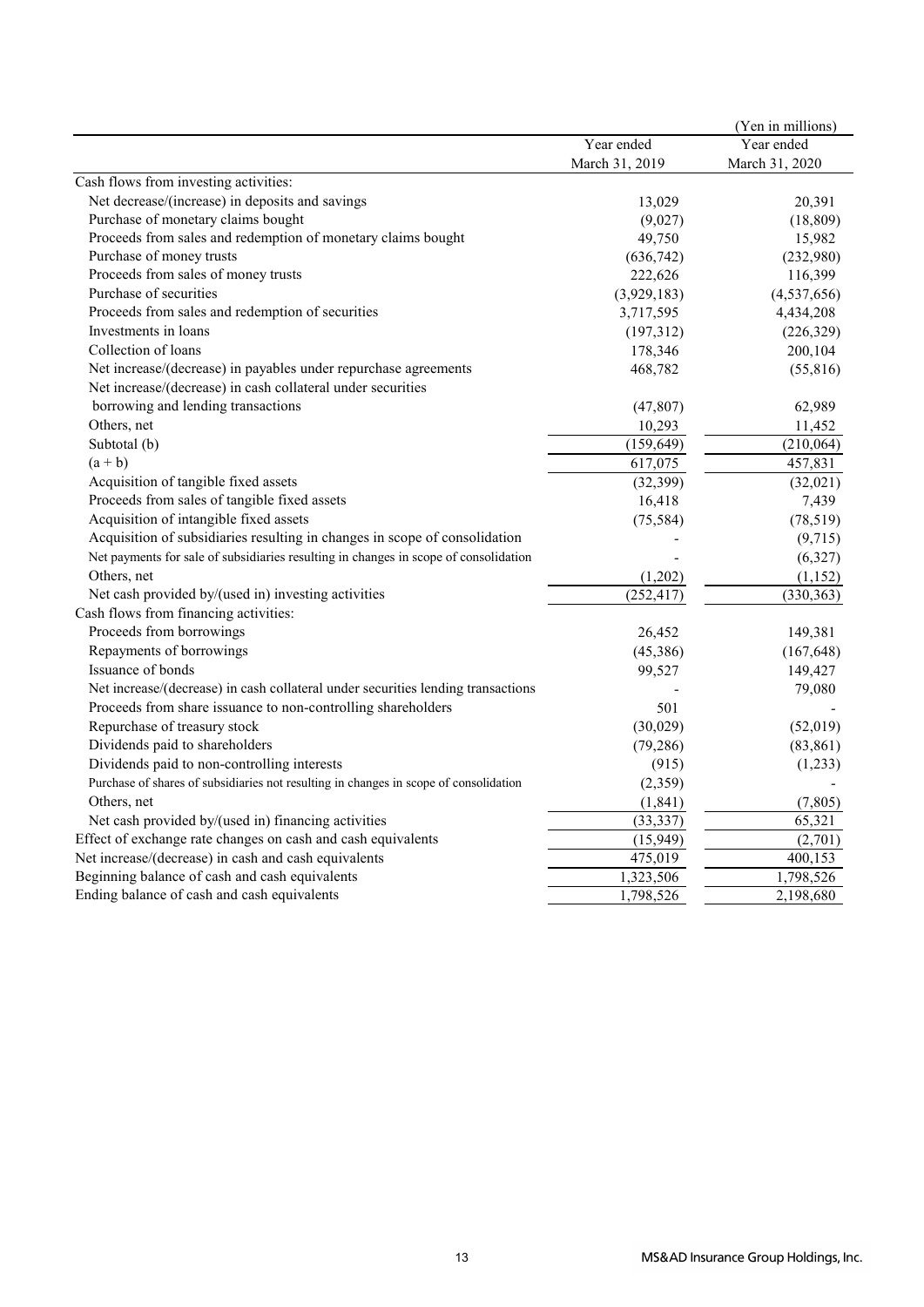## **(5) Notes to Consolidated Financial Statements**

(Notes to Going Concern Assumptions) Not applicable.

#### (Changes in Accounting Policies)

From the fiscal year ended March 31, 2020, International Financial Reporting Standards (IFRS) 16 "Leases" has been adopted by overseas consolidated subsidiaries that adopt IFRS. In line with this adoption, lessees generally recognize all leases as right-of-use assets and lease liabilities on commencement date of the leases.

In adopting the accounting standard, in accordance with the transitional treatment, retained earnings have been adjusted for the cumulative effects of the adoption at the beginning of the fiscal year ended March 31, 2020.

As a result, the effects of this adjustment on ordinary profit and income before income taxes for the fiscal year ended March 31, 2020 are immaterial. Under tangible fixed assets, lease assets increased by ¥23,875million and other tangible fixed assets decreased by ¥653 million, under intangible fixed assets, lease assets increased by ¥7million, other liabilities increased by ¥ 24,172 million, and retained earnings decreased by ¥942 million at the beginning of the fiscal year ended March 31, 2020. In the consolidated statements of cash flows for the fiscal year ended March 31, 2020, cash flows from operating activities decreased by ¥4,334million and cash flows from investing activities increased by ¥4,334million.

#### (Notes to Segment Information)

#### **1 Overview of reportable segments**

The reportable segments are the units of MS&AD group ("the Group") for which separate financial information is available and that are evaluated regularly by the board of directors in deciding allocation of resources and assessing their performance.

The Group's business domains comprise domestic non-life insurance business, domestic life insurance business, international business, financial services business and risk-related services business. Mitsui Sumitomo Insurance Co., Ltd. ("MSI"), Aioi Nissay Dowa Insurance Co., Ltd. ("ADI") and Mitsui Direct General Insurance Co., Ltd. ("Mitsui Direct General") primarily operate domestic non-life insurance business, and Mitsui Sumitomo Aioi Life Insurance Co., Ltd. ("MSI Aioi Life") and Mitsui Sumitomo Primary Life Insurance Co., Ltd. ("MSI Primary Life") primarily operate domestic life insurance business. The Company and domestic non-life insurance subsidiaries engage in international business, and overseas affiliated companies also develop insurance business in various foreign countries.

Segment information is presented based on the Group's business domains where the domestic life and non-life insurance businesses are further identified by each insurance company, resulting in six reportable segments that comprise the five domestic insurance companies and the international business (overseas insurance subsidiaries).

Each non-life insurance company underwrites fire and allied insurance, marine insurance, personal accident insurance, voluntary automobile insurance, compulsory automobile liability insurance and other non-life insurance products. Each life insurance company underwrites individual insurance, individual annuity insurance, group insurance and other life insurance products.

#### **2 Methods of calculating revenues, net income or loss, assets, liabilities and other items by reportable segment**

The accounting methods for reportable segments are substantially the same as those mentioned in "Significant Accounting Policies" of the Securities Report filed on June 24, 2019. Net income by segment is the amount based on net income of each company (after taking ownership interests into consideration).

Intersegment revenues and transfers are calculated based on prices used in transactions between the Company and independent third parties.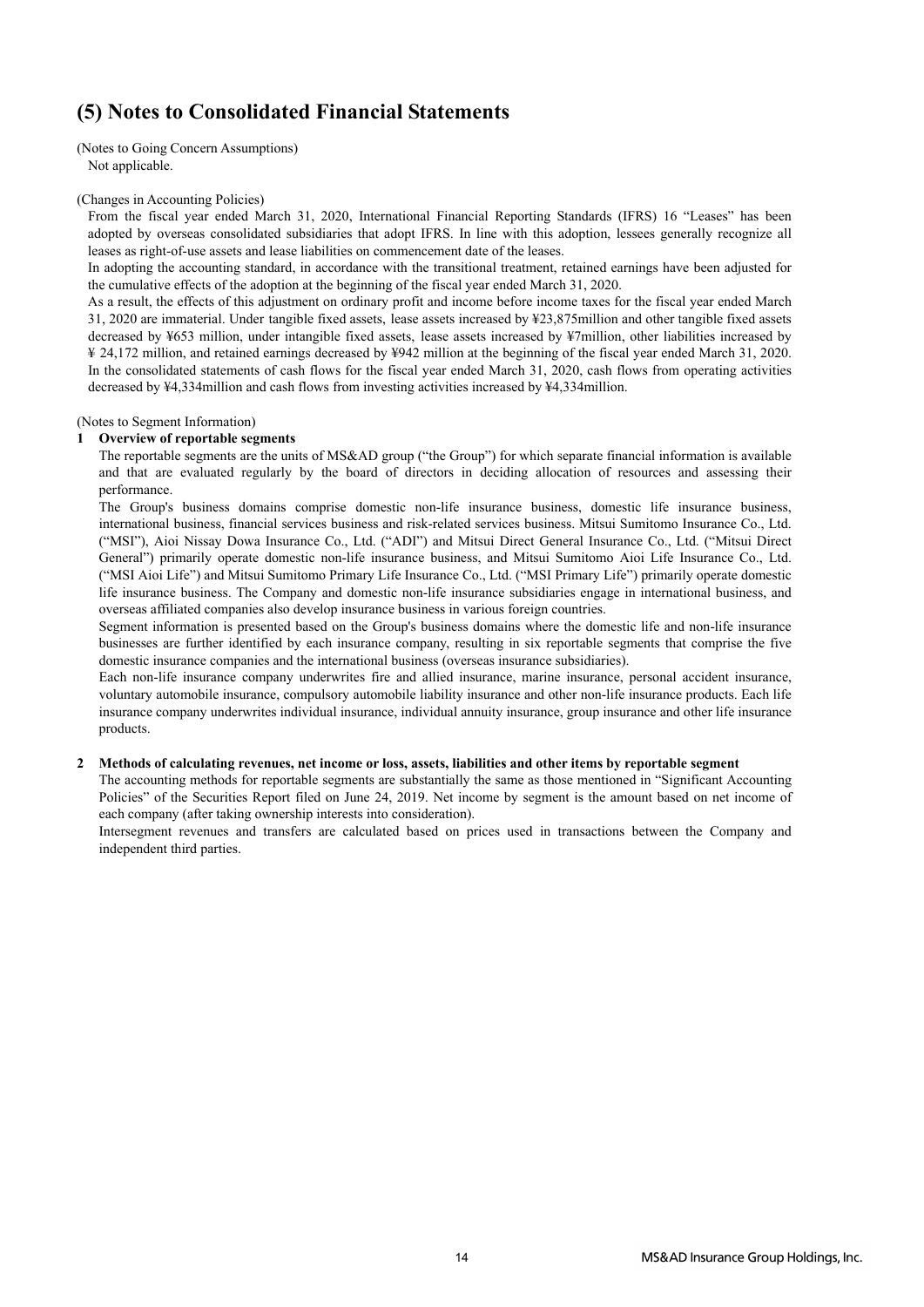## **3 Information on revenues, net income or loss, assets, liabilities and other items by reportable segment For the year ended March 31, 2019 (from April 1, 2018 to March 31, 2019)**

| Por the year enged march 31, 2017 (from April 1, 2016 to march 31, 2017)<br>(Yen in millions) |            |                                      |                          |                                  |                            |  |  |  |
|-----------------------------------------------------------------------------------------------|------------|--------------------------------------|--------------------------|----------------------------------|----------------------------|--|--|--|
|                                                                                               |            | Domestic non-life insurance business |                          | Domestic life insurance business |                            |  |  |  |
|                                                                                               | <b>MSI</b> | ADI                                  | Mitsui Direct<br>General | MSI Aioi Life                    | <b>MSI Primary</b><br>Life |  |  |  |
| Revenues: (Note 1)                                                                            |            |                                      |                          |                                  |                            |  |  |  |
| Revenues from transactions<br>with external customers                                         | 1,478,168  | 1,200,387                            | 36,724                   | 362,572                          | 921,072                    |  |  |  |
| Intersegment revenues or transfers                                                            | 31,449     | 33,194                               | (61)                     |                                  | (12, 285)                  |  |  |  |
| Total                                                                                         | 1,509,617  | 1,233,581                            | 36,663                   | 362,572                          | 908,786                    |  |  |  |
| Net income/(loss) by segment                                                                  | 171,102    | 37,307                               | 223                      | 7,968                            | 23,305                     |  |  |  |
| Assets by segment                                                                             | 6,977,145  | 3,410,989                            | 60,917                   | 4,229,662                        | 6,885,323                  |  |  |  |
| Other items:                                                                                  |            |                                      |                          |                                  |                            |  |  |  |
| Depreciation                                                                                  | 18,325     | 12,195                               | 1,086                    | 4,821                            | 2,150                      |  |  |  |
| Amortization of goodwill                                                                      |            |                                      |                          |                                  |                            |  |  |  |
| Interest and dividends income                                                                 | 113,912    | 56,150                               | 55                       | 44,921                           | 88,316                     |  |  |  |
| Interest expense                                                                              | 7,734      | 398                                  |                          |                                  | 6                          |  |  |  |
| Gains/(losses) on<br>equity method investments                                                |            |                                      |                          |                                  |                            |  |  |  |
| Extraordinary income:                                                                         | 2,982      | 701                                  |                          | 0                                |                            |  |  |  |
| Gains on sales of fixed assets                                                                | 2,982      | 701                                  |                          | 0                                |                            |  |  |  |
| Extraordinary losses:                                                                         | 6,095      | 14,463                               | 15                       | 1,135                            | 3,500                      |  |  |  |
| Impairment losses on fixed assets                                                             | 639        | 1,569                                |                          |                                  |                            |  |  |  |
| Provision for reserve for price<br>fluctuation                                                | 4,190      | 11,684                               | 8                        | 936                              | 3,500                      |  |  |  |
| Income taxes                                                                                  | 52,260     | 10,312                               | 120                      | 2,578                            | 8,782                      |  |  |  |
| Equity method investments                                                                     | 168,468    |                                      |                          |                                  |                            |  |  |  |
| Increase in tangible fixed assets<br>and intangible fixed assets                              | 52,170     | 38,641                               | 3,032                    | 8,783                            | 5,972                      |  |  |  |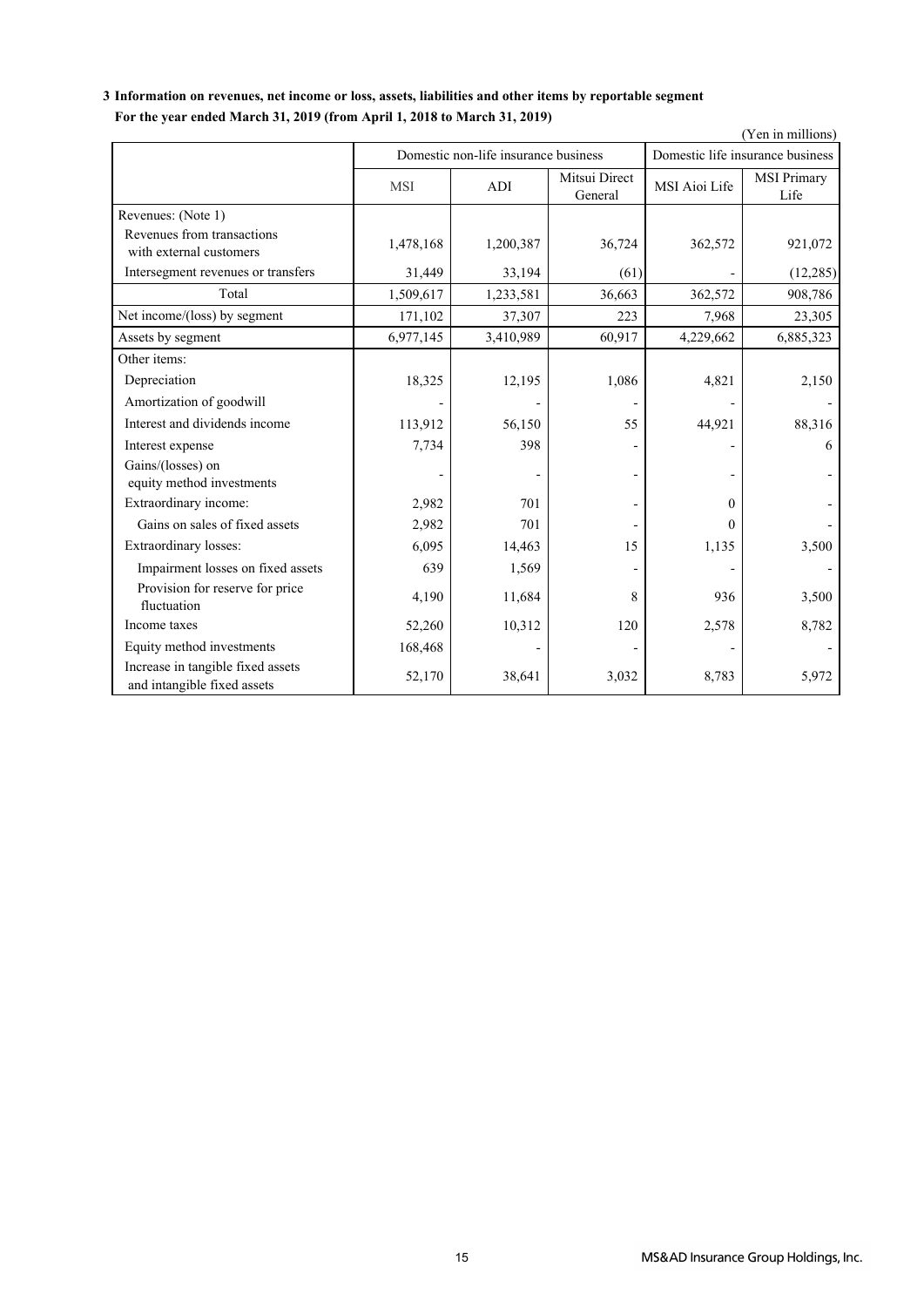| (Yen in millions)                                                |                                                                    |                    |            |                                       |                                                                      |  |
|------------------------------------------------------------------|--------------------------------------------------------------------|--------------------|------------|---------------------------------------|----------------------------------------------------------------------|--|
|                                                                  | International<br>business<br>Overseas<br>insurance<br>subsidiaries | Others<br>(Note 2) | Total      | Adjustments<br>(Notes $3,4$ and $5$ ) | Amount on the<br>consolidated<br>financial<br>statements<br>(Note 6) |  |
| Revenues: (Note 1)                                               |                                                                    |                    |            |                                       |                                                                      |  |
| Revenues from transactions<br>with external customers            | 775,544                                                            | 12,460             | 4,786,929  | (2, 493)                              | 4,784,436                                                            |  |
| Intersegment revenues or transfers                               | (57,678)                                                           | 5,565              | 184        | (184)                                 |                                                                      |  |
| Total                                                            | 717,866                                                            | 18,026             | 4,787,114  | (2,677)                               | 4,784,436                                                            |  |
| Net income/(loss) by segment                                     | 19,385                                                             | 8,641              | 267,935    | (75, 229)                             | 192,705                                                              |  |
| Assets by segment                                                | 3,064,516                                                          | 134,078            | 24,762,634 | (1,630,094)                           | 23,132,539                                                           |  |
| Other items:                                                     |                                                                    |                    |            |                                       |                                                                      |  |
| Depreciation                                                     | 8,377                                                              | 62                 | 47,018     | 12,464                                | 59,483                                                               |  |
| Amortization of goodwill                                         |                                                                    |                    |            | 14,633                                | 14,633                                                               |  |
| Interest and dividends income                                    | 18,451                                                             | 1,956              | 323,764    | (19,622)                              | 304,142                                                              |  |
| Interest expense                                                 | 1,136                                                              |                    | 9,275      | 1,685                                 | 10,960                                                               |  |
| Gains/(losses) on<br>equity method investments                   | 9,946                                                              | 988                | 10,935     | (7,183)                               | 3,751                                                                |  |
| Extraordinary income:                                            | 9,385                                                              |                    | 13,069     | 4,000                                 | 17,069                                                               |  |
| Gains on sales of fixed assets                                   | 9,385                                                              |                    | 13,069     |                                       | 13,069                                                               |  |
| Extraordinary losses:                                            | 3,622                                                              | 13                 | 28,845     | (770)                                 | 28,075                                                               |  |
| Impairment losses on fixed assets                                | 1,442                                                              |                    | 3,652      | (715)                                 | 2,936                                                                |  |
| Provision for reserve for price<br>fluctuation                   |                                                                    |                    | 20,320     |                                       | 20,320                                                               |  |
| Income taxes                                                     | 7,106                                                              | 185                | 81,346     | 4,113                                 | 85,460                                                               |  |
| Equity method investments                                        | 106,785                                                            |                    | 275,253    | (32, 723)                             | 242,530                                                              |  |
| Increase in tangible fixed assets<br>and intangible fixed assets | 6,103                                                              | 550                | 115,253    | (2,797)                               | 112,456                                                              |  |

(Notes)

1 "Revenues" represents net premiums written for non-life insurance business, life insurance premiums for life insurance business, ordinary income for other business, and the sum total of net premiums written and life insurance premiums for "Amount on the consolidated financial statements".

2 "Others", which is business segments not included in reportable segments and other revenue generating business activities, represents domestic non-life insurance business operated by domestic non-life insurance subsidiaries other than reportable segment, financial services business and risk-related services business operated by group companies other than domestic insurance companies and business investments by the Company into companies other than group companies.

3 "Adjustments" in "Revenues from transactions with external customers" represents the sum total of ordinary income items other than net premiums written and life insurance premiums for other business.

- 4 "Adjustments" in "Net income/(loss) by segment" includes elimination of intersegment transactions of ¥(37,823) million, companywide expenses not allocated to respective reportable segments of ¥(11,873) million and adjustments to profit and loss due to application of the purchase method to domestic insurance subsidiaries and amortization of goodwill of ¥(25,532)million. Most of the companywide expenses are expenses associated with the Company's administrative departments that do not belong to any reportable segments.
- 5 "Adjustments" in "Assets by segment" includes elimination of intersegment transactions of ¥(1,479,740) million, transfers due to offsetting reinsurance recoverables included in assets of overseas insurance subsidiaries and policy liabilities on the consolidated financial statements of ¥(499,766) million, companywide assets not allocated to respective reportable segments of ¥35,307 million, adjustments to assets due to application of the purchase method to domestic insurance subsidiaries and unamortized balance of goodwill not allocated to respective reportable segments of ¥314,106 million. The companywide assets are the Company's assets that do not belong to any reportable segments.
- 6 "Net income/(loss) by segment" is reconciled with net income attributable to owners of the parent on the consolidated financial statements.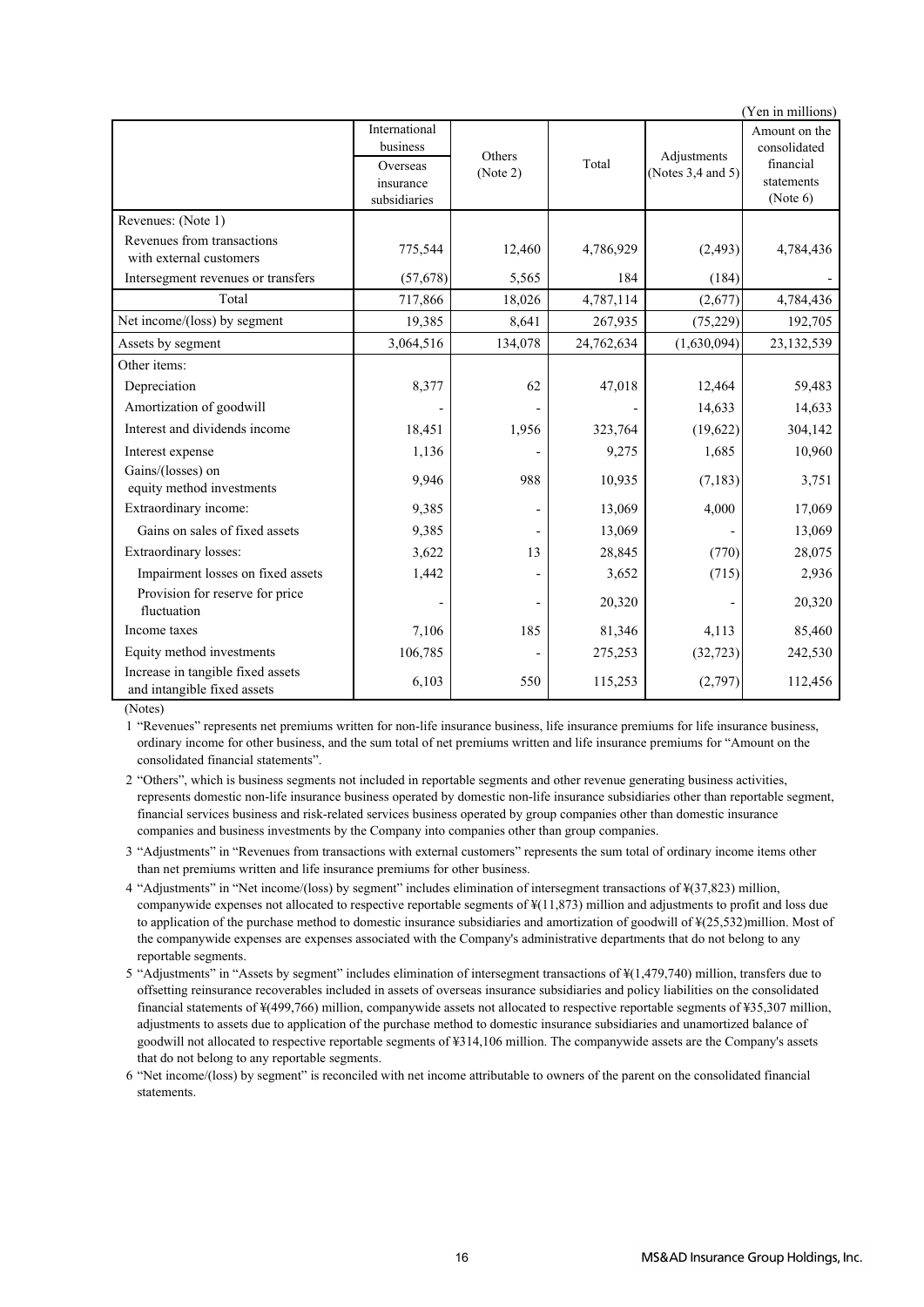|                                                                           |            |                                      |                          |                                  | (Yen in millions)   |  |
|---------------------------------------------------------------------------|------------|--------------------------------------|--------------------------|----------------------------------|---------------------|--|
|                                                                           |            | Domestic non-life insurance business |                          | Domestic life insurance business |                     |  |
|                                                                           | <b>MSI</b> | <b>ADI</b>                           | Mitsui Direct<br>General | MSI Aioi Life                    | MSI Primary<br>Life |  |
| Revenues: (Note 1)<br>Revenues from transactions                          | 1,516,001  | 1,248,416                            | 36,432                   | 376,903                          | 557,764             |  |
| with external customers<br>Intersegment revenues or transfers             | 31,928     | 28,354                               | (57)                     |                                  | (11, 571)           |  |
| Total                                                                     | 1,547,930  | 1,276,770                            | 36,374                   | 376,903                          | 546,193             |  |
| Net income/(loss) by segment                                              | 94,079     | 44,784                               | 142                      | 7,500                            | 20,310              |  |
|                                                                           | 6,686,089  |                                      | 59,768                   | 4,510,472                        | 6,814,907           |  |
| Assets by segment<br>Other items:                                         |            | 3,420,733                            |                          |                                  |                     |  |
|                                                                           |            |                                      |                          |                                  |                     |  |
| Depreciation                                                              | 22,027     | 13,562                               | 1,690                    | 8,419                            | 3,366               |  |
| Amortization of goodwill                                                  |            |                                      |                          |                                  |                     |  |
| Interest and dividends income                                             | 101,912    | 59,396                               | 50                       | 48,920                           | 87,232              |  |
| Interest expense                                                          | 9,353      | 617                                  |                          |                                  | 15                  |  |
| Impairment losses on securities                                           | 20,878     | 11,023                               |                          |                                  | 2,256               |  |
| Gains/(losses) on<br>equity method investments                            |            |                                      |                          |                                  |                     |  |
| Extraordinary income:                                                     | 61,429     | 168                                  |                          | $\theta$                         |                     |  |
| Reversal of reserve for price<br>fluctuation                              | 56,996     |                                      |                          |                                  |                     |  |
| Extraordinary losses:                                                     | 189,539    | 18,420                               | 31                       | 939                              | 3,500               |  |
| Impairment losses on fixed assets                                         | 499        | 261                                  |                          |                                  |                     |  |
| Provision for reserve for price<br>fluctuation                            |            | 16,714                               | 7                        | 926                              | 3,500               |  |
| Losses on valuation of shares<br>of subsidiaries and associates           | 186,325    |                                      |                          |                                  |                     |  |
| Provision for losses on sales of shares<br>of subsidiaries and associates |            |                                      |                          |                                  |                     |  |
| Income taxes                                                              | (133,076)  | (4, 420)                             | (12)                     | 1,580                            | 7,650               |  |
| Equity method investments                                                 | 101,615    | 1,532                                |                          |                                  |                     |  |
| Increase in tangible fixed assets<br>and intangible fixed assets          | 59,068     | 34,361                               | 2,417                    | 9,616                            | 5,170               |  |

## **For the year ended March 31, 2020 (from April 1, 2019 to March 31, 2020)**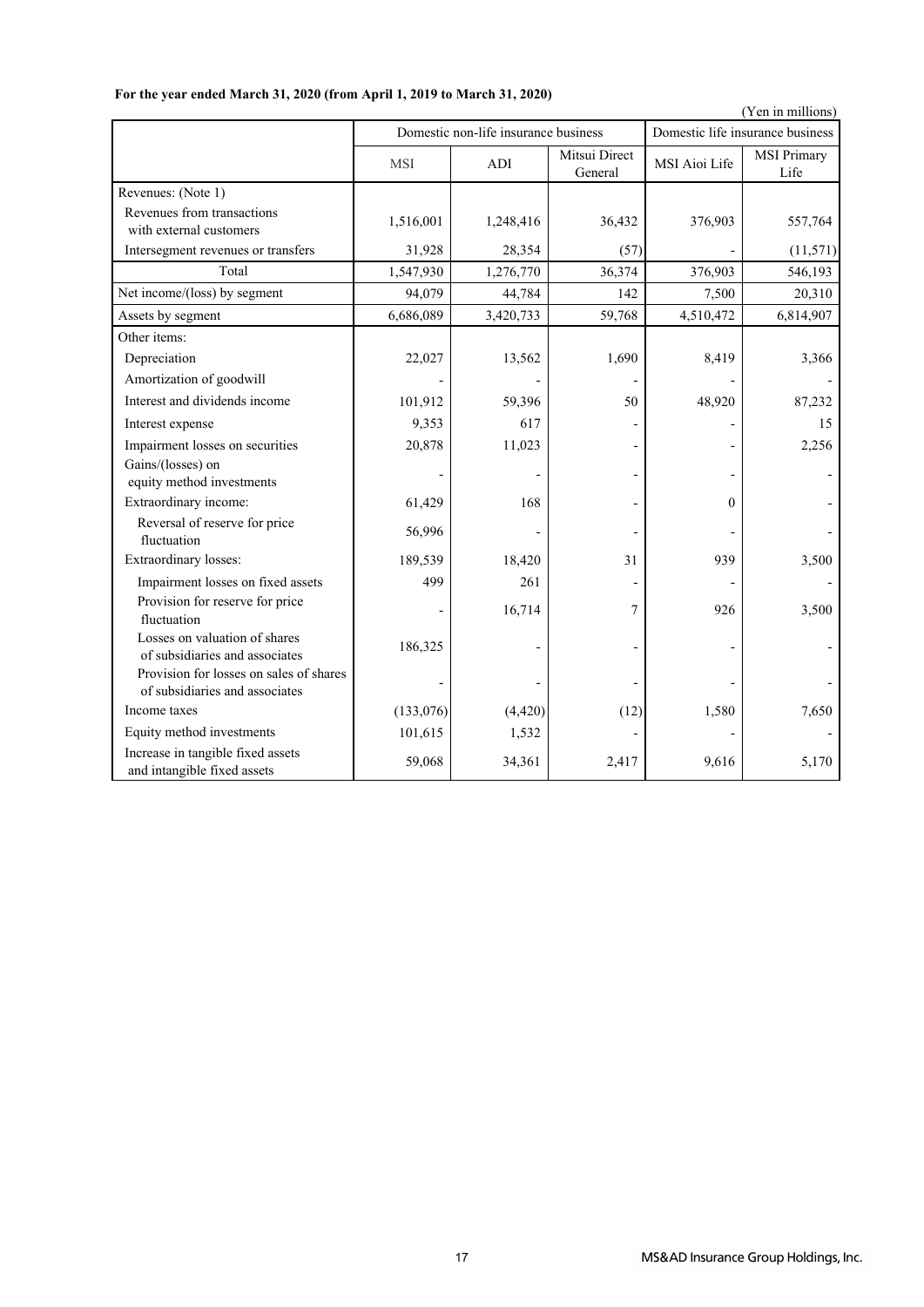|                                                                  |               |          |            |                                      | (Yen in millions)      |
|------------------------------------------------------------------|---------------|----------|------------|--------------------------------------|------------------------|
|                                                                  | International |          |            |                                      | Amount on the          |
|                                                                  | business      | Others   |            | Adjustments<br>(Notes $3,4$ and $5)$ | consolidated           |
|                                                                  | Overseas      | (Note 2) | Total      |                                      | financial              |
|                                                                  | insurance     |          |            |                                      | statements<br>(Note 6) |
|                                                                  | subsidiaries  |          |            |                                      |                        |
| Revenues: (Note 1)                                               |               |          |            |                                      |                        |
| Revenues from transactions                                       | 780,875       | 11,808   | 4,528,202  | (10, 749)                            | 4,517,453              |
| with external customers                                          |               |          |            |                                      |                        |
| Intersegment revenues or transfers                               | (59,909)      | 11,355   | 100        | (100)                                |                        |
| Total                                                            | 720,966       | 23,164   | 4,528,302  | (10, 849)                            | 4,517,453              |
| Net income/(loss) by segment                                     | 36,151        | 5,599    | 208,569    | (65, 539)                            | 143,030                |
| Assets by segment                                                | 3,402,719     | 81,127   | 24,975,817 | (1,779,361)                          | 23,196,455             |
| Other items:                                                     |               |          |            |                                      |                        |
| Depreciation                                                     | 12,308        | 144      | 61,519     | 4,093                                | 65,613                 |
| Amortization of goodwill                                         |               |          |            | 12,737                               | 12,737                 |
| Interest and dividends income                                    | 23,538        | 1,331    | 322,381    | (17, 866)                            | 304,514                |
| Interest expense                                                 | 1,667         |          | 11,654     | 1,708                                | 13,363                 |
| Impairment losses on securities                                  | 1,668         | $\theta$ | 35,826     | 3,858                                | 39,685                 |
| Gains/(losses) on                                                | 12,249        | 365      | 12,614     | (43, 493)                            | (30, 878)              |
| equity method investments                                        |               |          |            |                                      |                        |
| Extraordinary income:                                            | 77            |          | 61,675     | (10, 248)                            | 51,426                 |
| Reversal of reserve for price                                    |               |          | 56,996     | (21, 148)                            | 35,848                 |
| fluctuation                                                      |               |          |            |                                      |                        |
| Extraordinary losses:                                            | 4,270         |          | 216,701    | (20,078)                             | 196,622                |
| Impairment losses on fixed assets                                | 171           |          | 931        | 172,679                              | 173,611                |
| Provision for reserve for price                                  |               |          | 21,148     | (21, 148)                            |                        |
| fluctuation                                                      |               |          |            |                                      |                        |
| Losses on valuation of shares<br>of subsidiaries and associates  |               |          | 186,325    | (186, 325)                           |                        |
| Provision for losses on sales of shares                          |               |          |            |                                      |                        |
| of subsidiaries and associates                                   |               |          |            | 16,957                               | 16,957                 |
| Income taxes                                                     | 7,835         | 203      | (120, 240) | (12, 821)                            | (133,061)              |
| Equity method investments                                        | 194,114       |          | 297,261    | (5,912)                              | 291,349                |
| Increase in tangible fixed assets<br>and intangible fixed assets | 6,917         | 84       | 117,636    | (3,946)                              | 113,690                |

(Notes)

1 "Revenues" represents net premiums written for non-life insurance business, life insurance premiums for life insurance business, ordinary income for other business, and the sum total of net premiums written and life insurance premiums for "Amount on the consolidated financial statements".

2 "Others", which is business segments not included in reportable segments and other revenue generating business activities, represents domestic non-life insurance business operated by domestic insurance companies other than reportable segment, financial services business and risk-related services business operated by group companies other than domestic insurance companies and business investments by the Company into companies other than group companies.

3 "Adjustments" in "Revenues from transactions with external customers" represents the sum total of ordinary income items other than net premiums written and life insurance premiums for other business.

4 "Adjustments" in "Net income/(loss) by segment" includes elimination of intersegment transactions of ¥(12,941) million, companywide expenses not allocated to respective reportable segments of ¥(13,838) million, provision for losses on sales of shares of subsidiaries and associates of ¥(16,957) million, adjustments related to losses on valuation of shares of overseas insurance subsidiaries recorded at MSI of ¥186,325 million, impairment losses of ¥(172,679) million, tax effect on impairment losses of ¥15,063 million, and adjustments to profit and loss due to application of the purchase method to domestic insurance subsidiaries and amortization of goodwill of ¥(50,511) million. Most of the companywide expenses are expenses associated with the Company's administrative departments that do not belong to any reportable segments.

5 "Adjustments" in "Assets by segment" includes elimination of intersegment transactions of ¥(1,545,115) million, transfers due to offsetting reinsurance recoverables included in assets of overseas insurance subsidiaries and policy liabilities on the consolidated financial statements of ¥(468,106) million, companywide assets not allocated to respective reportable segments of ¥53,263 million, adjustments to assets due to application of the purchase method to domestic insurance subsidiaries and unamortized balance of goodwill not allocated to respective reportable segments of ¥180,597 million. The companywide assets are the Company's assets that do not belong to any reportable segments.

6 "Net income/(loss) by segment" is reconciled with net income attributable to owners of the parent on the consolidated financial statements.